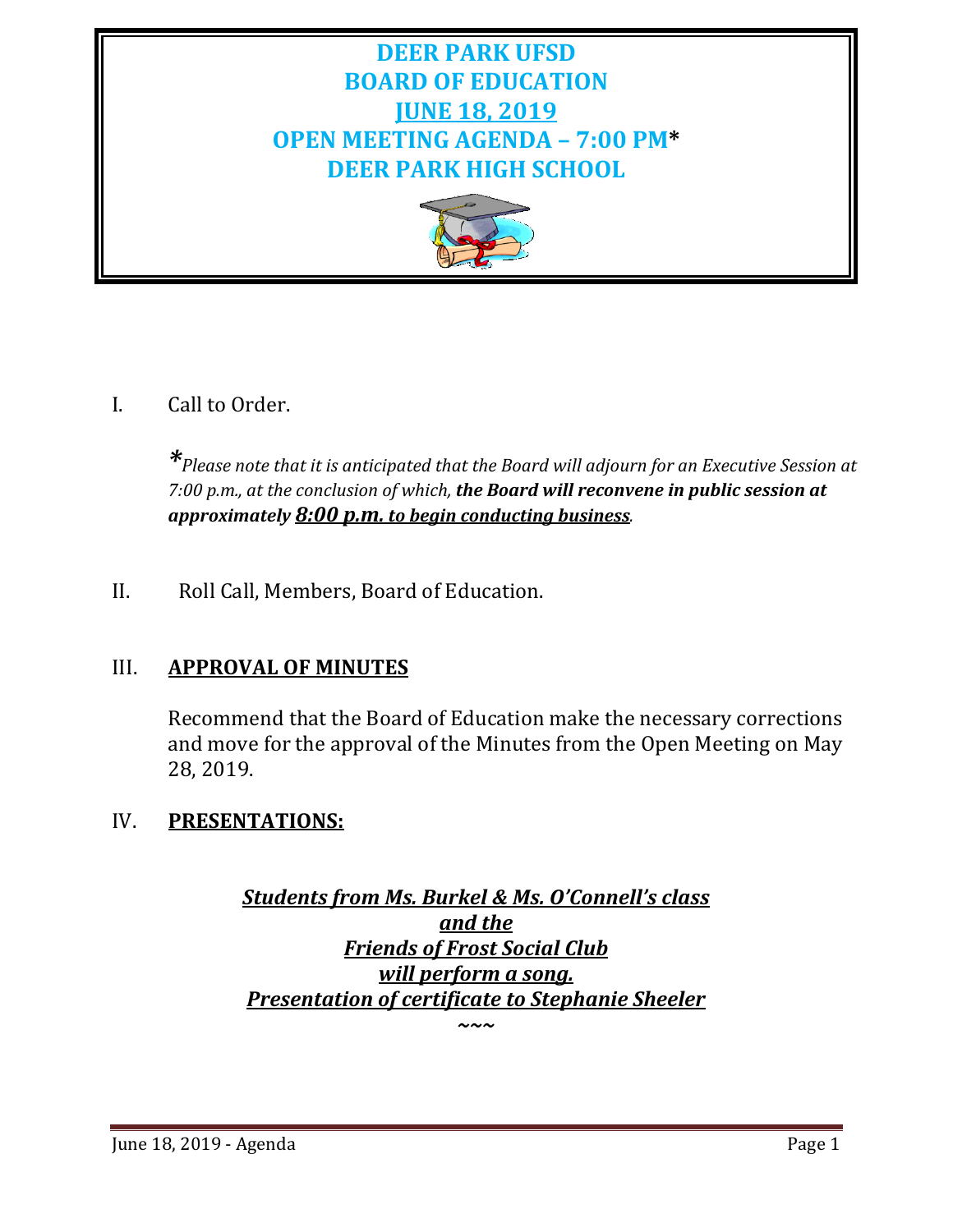### *MATH OLYMPIADS*

*Presented by Ms. Baker – JFK Advisor*

*Gianna Montes Ali Zorakhsh Eshan Zaman Nobin Nath Vincent Cacciola Mollie Pellicano Jayna Singh Katherine Flores Hailey Weisse Jaidyn Schabe Cristian Miller Emily Dong Arib Uddin Adan Herrera Adam Hassanin Dave Osorio Lara Allessandra Tejero*

*Ethan Nelson Arianna Chowdhury Frankie Pisano Danny Alvarado-Valle*

#### *NATIONAL FRENCH EXAM*

*Presented by Ms. Rosenberg, C.A for ESL/LOTE*

#### **ROBERT FROST**

Emily Kleiber - *honorable mention* Ayesha Shaukat - *honorable mention* Anthony Vasquez - *honorable mention* Alexis Lazarte - *honorable mention* Eadie Liu - *honorable mention* Adithan Omprakash - *honorable mention* Anabelle Thelisma - *bronze*

#### **HIGH SCHOOL**

Esteysy Yanes Amaya - *honorable mention* Rebecca Fox - *honorable mention* Kristin D'Souza - *bronze* Naomi Sauveur - *bronze* Diondra Talleyrand - *bronze* Sameer Riaz - *bronze* Victoria Egan - *silver* Bartlett Polster - *silver* Saima Hoque - *gold*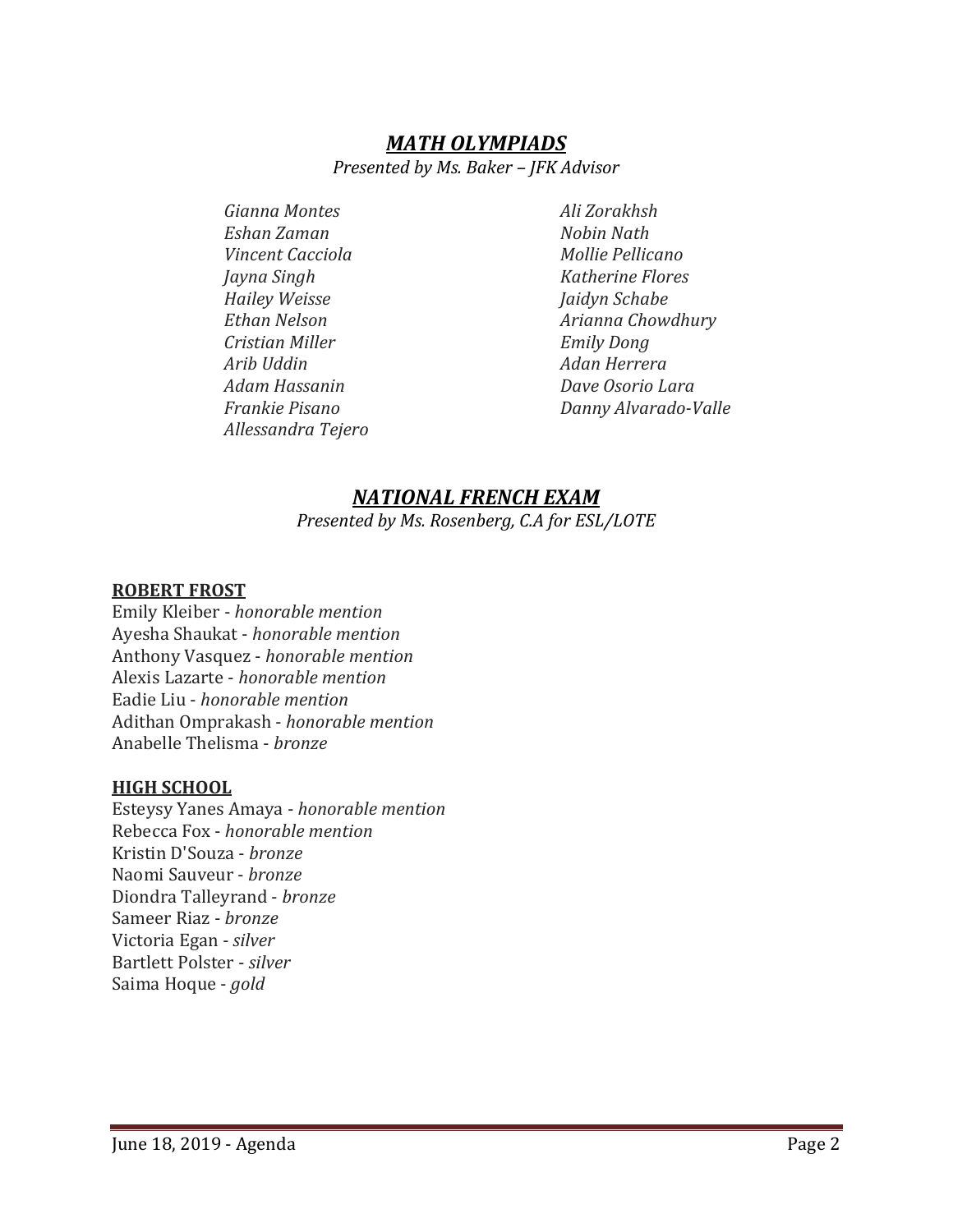# *2018-2019 DECA*

|                 |              |                                       | Honorable Mention in             |                             |
|-----------------|--------------|---------------------------------------|----------------------------------|-----------------------------|
| Alexis          | Bell         | Human Resources Management            | Suffolk                          |                             |
|                 |              | <b>Quick Serve Restaurant</b>         | Honorable Mention in             |                             |
| Makenzie        | Caldone      | Management                            | Suffolk                          |                             |
|                 |              |                                       | Honorable Mention in State       |                             |
| Aaron           | Colon        | <b>Business Law &amp; Ethics Team</b> | Suffolk                          | Participant                 |
|                 |              |                                       | Honorable Mention in State       |                             |
| Michael         | Lombardo     | <b>Business Law &amp; Ethics Team</b> | Suffolk                          | Participant                 |
|                 |              |                                       | Honorable Mention in State       |                             |
| Michael         | Pearlstein   | Entrepreneurship Team                 | Suffolk                          | Participant                 |
|                 |              |                                       | Honorable Mention in State       |                             |
| Michael         | Quinones     | Entrepreneurship Team                 | Suffolk                          | Participant                 |
|                 |              |                                       | Honorable Mention in Top 10 Role |                             |
| Tasfia          | Shaikh       | <b>Retail Merchandising</b>           | Suffolk                          | Play                        |
|                 |              |                                       | Trophy Winner in                 |                             |
| Ahmed           | Iqbal        | <b>Automotive Services Marketing</b>  | Suffolk                          |                             |
|                 |              |                                       | Trophy Winner in                 |                             |
| Mohammed Raiyan |              | <b>Business Finance</b>               | Suffolk                          |                             |
|                 |              |                                       | Trophy Winner in                 |                             |
| Khabiba         | Shahid       | Personal Financial Literacy           | Suffolk                          |                             |
|                 |              |                                       | Trophy Winner in                 |                             |
| Jessica         | Siford       | Hotel & Lodging Management            | Suffolk                          |                             |
|                 |              |                                       | Trophy Winner in                 |                             |
| Alexa           | Skoubas      | <b>Food Marketing</b>                 | Suffolk                          |                             |
|                 |              | Restaurant & Food Service             | Trophy Winner in                 |                             |
| Gavin           | Thomas       | Management                            | Suffolk                          |                             |
|                 |              |                                       | Trophy Winner in                 |                             |
| Tahir           | Tuzun        | <b>Accounting Applications</b>        | Suffolk                          |                             |
|                 |              |                                       | Trophy Winner in                 | <b>State</b>                |
| Sameem          | Ahmadzai     | Principles of Finance                 | Suffolk                          | Participant                 |
|                 |              |                                       | Trophy Winner in                 | <b>State</b>                |
| Michael         | <b>Buffa</b> | <b>Food Marketing</b>                 | Suffolk                          | Participant                 |
|                 | Chaddha      |                                       | Trophy Winner in<br>Suffolk      | State                       |
| Saiansh         |              | <b>Principles of Marketing</b>        |                                  | Participant                 |
|                 |              |                                       | Trophy Winner in                 | <b>State</b>                |
| Zachary         | Cresciullo   | Hotel & Lodging Management            | Suffolk                          | Participant                 |
|                 |              |                                       | Trophy Winner in<br>Suffolk      | <b>State</b>                |
| Matt            |              | Farquharson Hospitality Services Team |                                  | Participant                 |
| Michael         |              |                                       | Trophy Winner in<br>Suffolk      | <b>State</b><br>Participant |
|                 | Greene       | <b>Hospitality Services Team</b>      |                                  |                             |
|                 | Mays         | <b>Marketing Communications</b>       | Trophy Winner in<br>Suffolk      | <b>State</b><br>Participant |
| Regan           |              | <b>Principles of Business</b>         | Trophy Winner in                 | <b>State</b>                |
| Victoria        |              | Management                            | Suffolk                          | Participant                 |
|                 | Mung         |                                       |                                  |                             |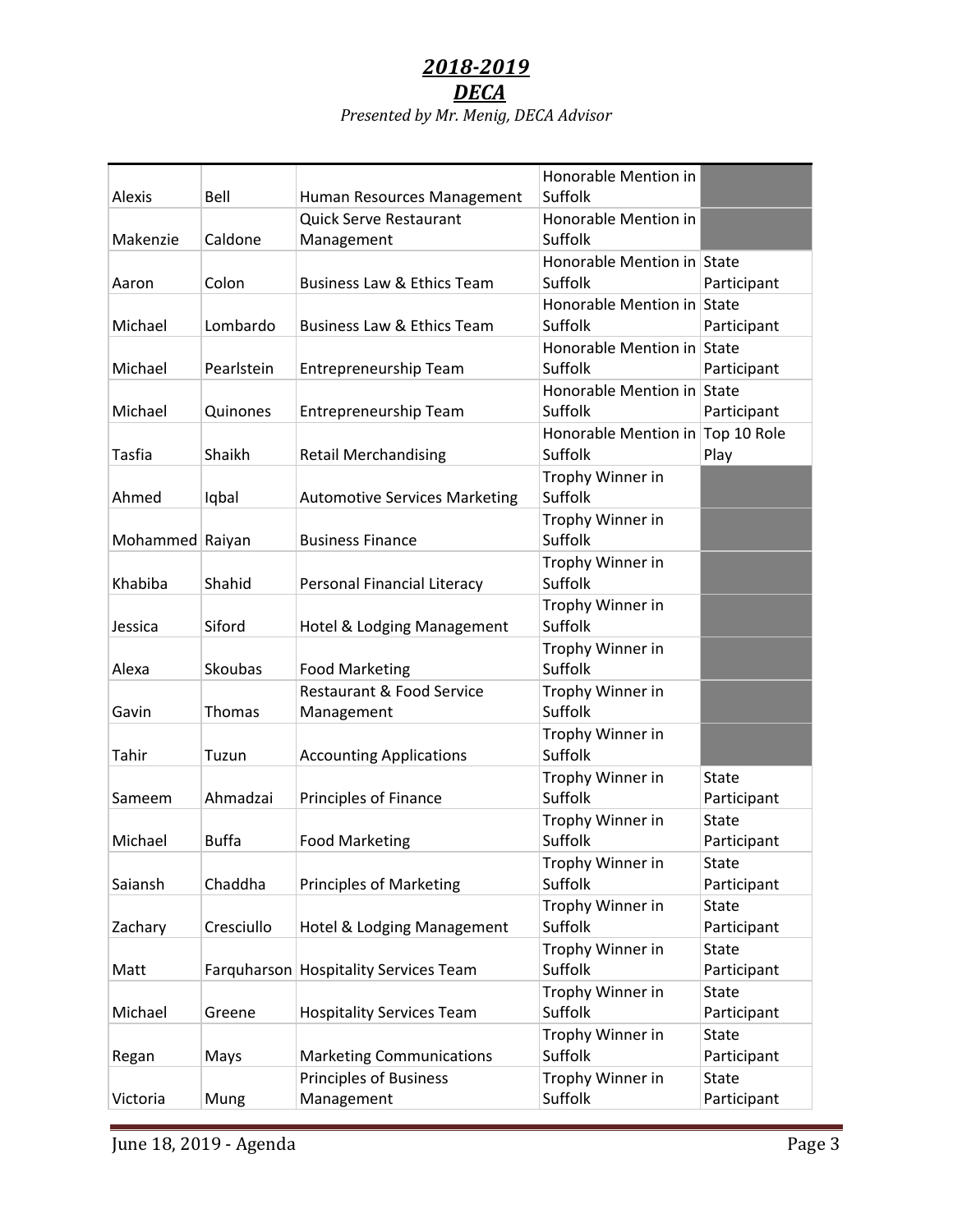|               |               | <b>Restaurant &amp; Food Service</b> | Trophy Winner in     | <b>State</b>    |
|---------------|---------------|--------------------------------------|----------------------|-----------------|
| <b>Bushra</b> | Mussarat      | Management                           | Suffolk              | Participant     |
|               |               |                                      | Trophy Winner in     | <b>State</b>    |
| Nimra         | Salim         | <b>Personal Financial Literacy</b>   | Suffolk              | Participant     |
|               |               |                                      | Trophy Winner in     | Top 10 Test     |
| James         | Hope          | <b>Food Marketing</b>                | Suffolk              | Score           |
|               |               |                                      | Trophy Winner in     | Top 10 Test     |
| Saima         | Hoque         | Principles of Finance                | Suffolk              | Score           |
|               |               |                                      | Trophy Winner in     | Top 10 Test     |
| Omar          | Rahim         | Human Resources Management           | Suffolk              | Score           |
|               |               | <b>Restaurant &amp; Food Service</b> | Trophy Winner in     | Top 10 Test     |
| Alyssa        | Robb          | Management                           | Suffolk              | Score           |
|               |               |                                      | Trophy Winner in     | Top 10 Test     |
| Chaim         | <b>Shames</b> | <b>Business Finance</b>              | Suffolk              | Score           |
|               |               |                                      | Trophy Winner in     | Top 10 Overall  |
| Isabella      | Coon          | <b>Financial Services Team</b>       | Suffolk              | in NY State     |
|               |               |                                      | Trophy Winner in     | Top 10 Overall  |
| Logan         | Eisenberg     | <b>Financial Services Team</b>       | Suffolk              | in NY State     |
|               |               | <b>Principles of Business</b>        | Trophy Winner in     | Top 10 Overall  |
| Keryn         | <b>Shames</b> | Management                           | Suffolk              | in NY State     |
|               | Yanes-        |                                      | 3rd Place in Suffolk | Top 10 Overall  |
| Esteysy       | Amaya         | Personal Financial Literacy          | County               | in NY State     |
|               |               |                                      |                      | 5th Place in    |
|               |               |                                      | 2nd Place in Suffolk | <b>New York</b> |
| Eiman         | Nawaz         | Travel & Tourism Team                | County               | State           |
|               |               |                                      |                      | 5th Place in    |
|               | Syedda-       |                                      | 2nd Place in Suffolk | <b>New York</b> |
| Yasmeen       | Hensley       | Travel & Tourism Team                | County               | <b>State</b>    |
|               |               |                                      |                      | 2nd Place in    |
|               |               |                                      | 3rd Place in Suffolk | <b>New York</b> |
| Amar          | Qasir         | <b>Financial Services Team</b>       | County               | State           |
|               |               |                                      |                      | 2nd Place in    |
|               |               |                                      | 3rd Place in Suffolk | New York        |
| Jasleen       | Kaur          | <b>Financial Services Team</b>       | County               | State           |

## *PROCLAMATION PRESENTATION TO MS. DEMYEN*

**~~~**

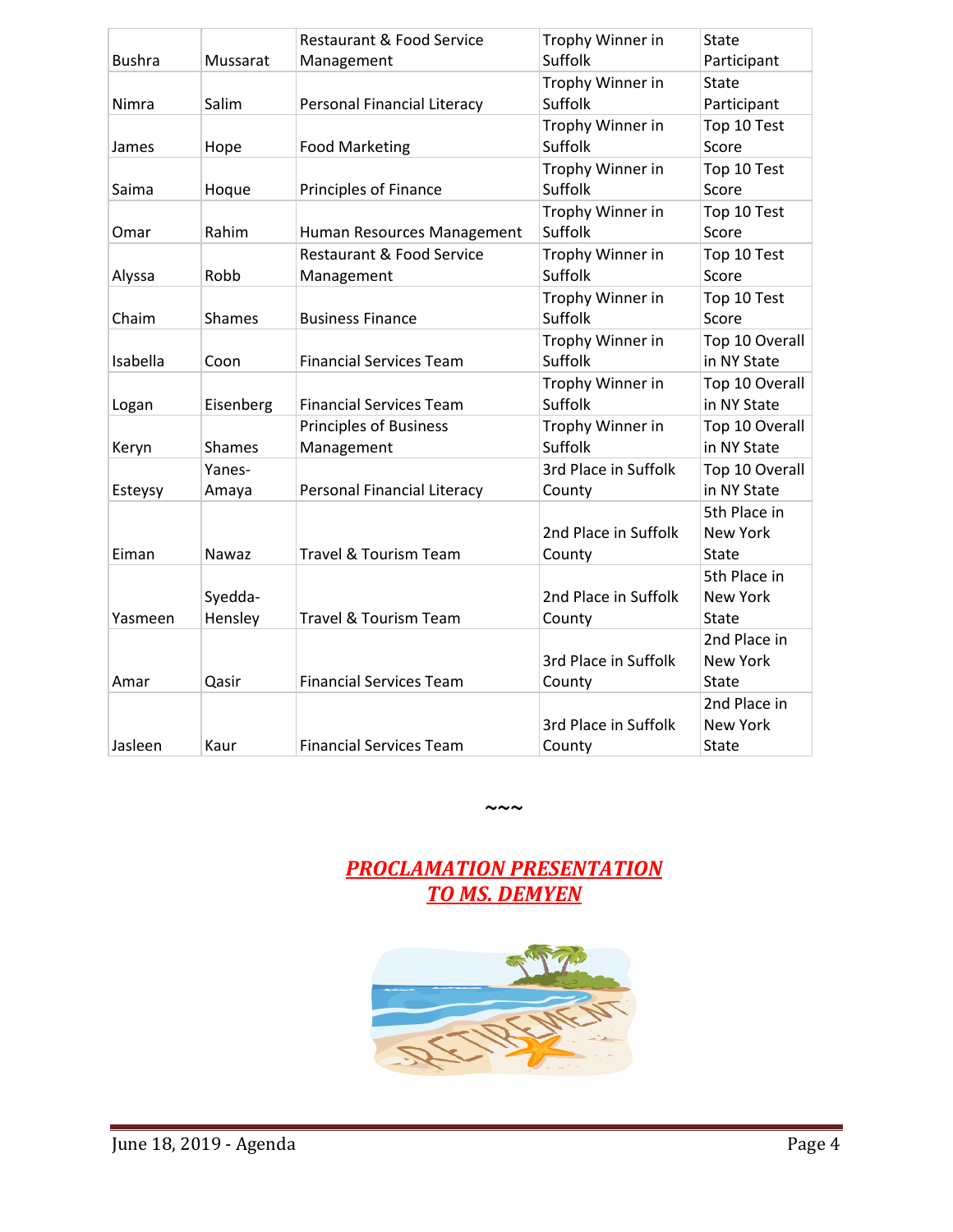## V. **NEW BUSINESS:**

#### **1. 2019-2020 DEER PARK SCHOOL DISTRICT BOARD OF EDUCATION MEETING CALENDAR**

*Recommend that the Board of Education approve the following Resolution:*

**RESOLVED,** that the Board of Education approve the Board of Education meeting calendar for the 2019-2020 school year.

#### **2. 2019-2020 DEER PARK SCHOOL DISTRICT PAYROLL CALENDAR**

*Recommend that the Board of Education approve the following Resolution:*

**RESOLVED,** that the Board of Education approve the 2019-2020 Payroll Calendar.

#### **3. REORGANIZATION MEETING DATE – JULY 9, 2019**

*Recommend that the Board of Education approve the following Resolution:*

**RESOLVED**, that the Reorganization meeting for the Deer Park Union Free School district shall take place on Tuesday, July 9, at 7:30 p.m. in the District Office.

#### **4. RETIREMENT CONTRIBUTION RESERVE SUB-FUND**

*Recommend that the Board of Education approve the following Resolution:*

WHEREAS, the Deer Park Union Free School District participates in the New York State Teachers' Retirement System ("TRS"); and

WHEREAS, on June 17, 2017, the Board of Education of the Deer Park Union Free School District by resolution established a Retirement Contribution Reserve Fund known as the Retirement Contribution Reserve Fund pursuant to Section 6-r of the General Municipal Law; and

WHEREAS, the Board of Education has determined it is also appropriate to establish a sub-fund within said Retirement Contribution Reserve Fund pursuant to Section 6-r(2-a) of the General Municipal Law.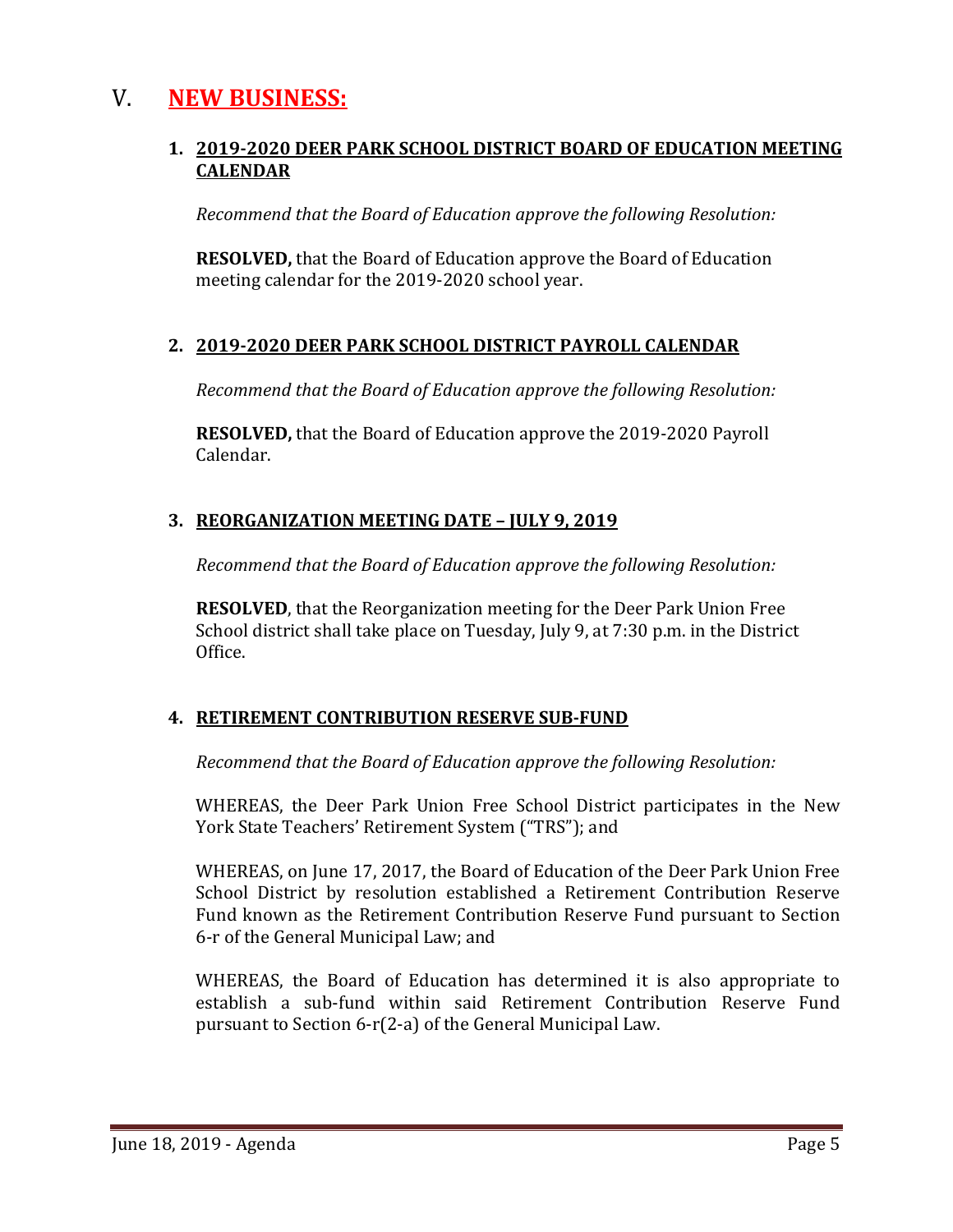**NOW THEREFORE, BE IT RESOLVED,** by the Board of Education of the Deer Park Union Frere School District, pursuant to Section 6-r of the General Municipal Law, as follows:

1. The Board hereby establishes a sub-fund within the Retirement Contribution Reserve Fund to be known as the Deer Park Union Free School District Retirement Contribution Reserve Sub-Fund;

- 2. The source of funds for this Reserve Sub-Fund shall be:
- a. such amounts as may be provided therefore by budgetary appropriation or raised by tax therefore;
- b. such revenues as are not required by law to be paid into any other fund or account;
- c. such other funds as may be legally appropriated; and
- d. notwithstanding any law to the contrary, such amounts as may be transferred from a reserve fund established pursuant to Section 6-c, 6-d, 6-e, 6-f or 6-g of Article 2 of the General Municipal Law, comprised of moneys raised from the same tax base as the moneys in the retirement contribution reserve fund, or a reserve fund established pursuant to Education Law Section 3651, provided that any such transfer shall only be made by Board resolution adopted after a public hearing held on at least 15 days prior notice published in at least one newspaper having general circulation in the District.

3. By resolution, the Board of Education may authorize expenditures from this Reserve Sub-Fund. Except as otherwise provided by law, moneys in this Reserve Sub-Fund may only be appropriated to finance retirement contributions to the New York State Teachers' Retirement System, and/or to offset all or a portion of the amount deducted from the moneys apportioned to the District from the State for the support of schools pursuant to Section 521 of the Education Law.

- 4. No member of the Board of Education or employee of the District shall:
- a. authorize a withdrawal from this Reserve Sub-Fund for any purpose except as provided in Section 6-r of the General Municipal Law; or
- b. expend any money withdrawn from this Reserve Sub-Fund for a purpose other than as provided in Section 6-r of the General Municipal Law.

5. The moneys contributed annually to the Reserve Sub-Fund shall not exceed 2% of the total compensation or salaries of all teachers employed by the District who are members of TRS paid during the immediately preceding fiscal year.

6. The balance of the Reserve Sub-Fund shall not exceed 10% of the total compensation or salaries of all teachers employed by the District who are members of TRS paid during the immediately preceding fiscal year.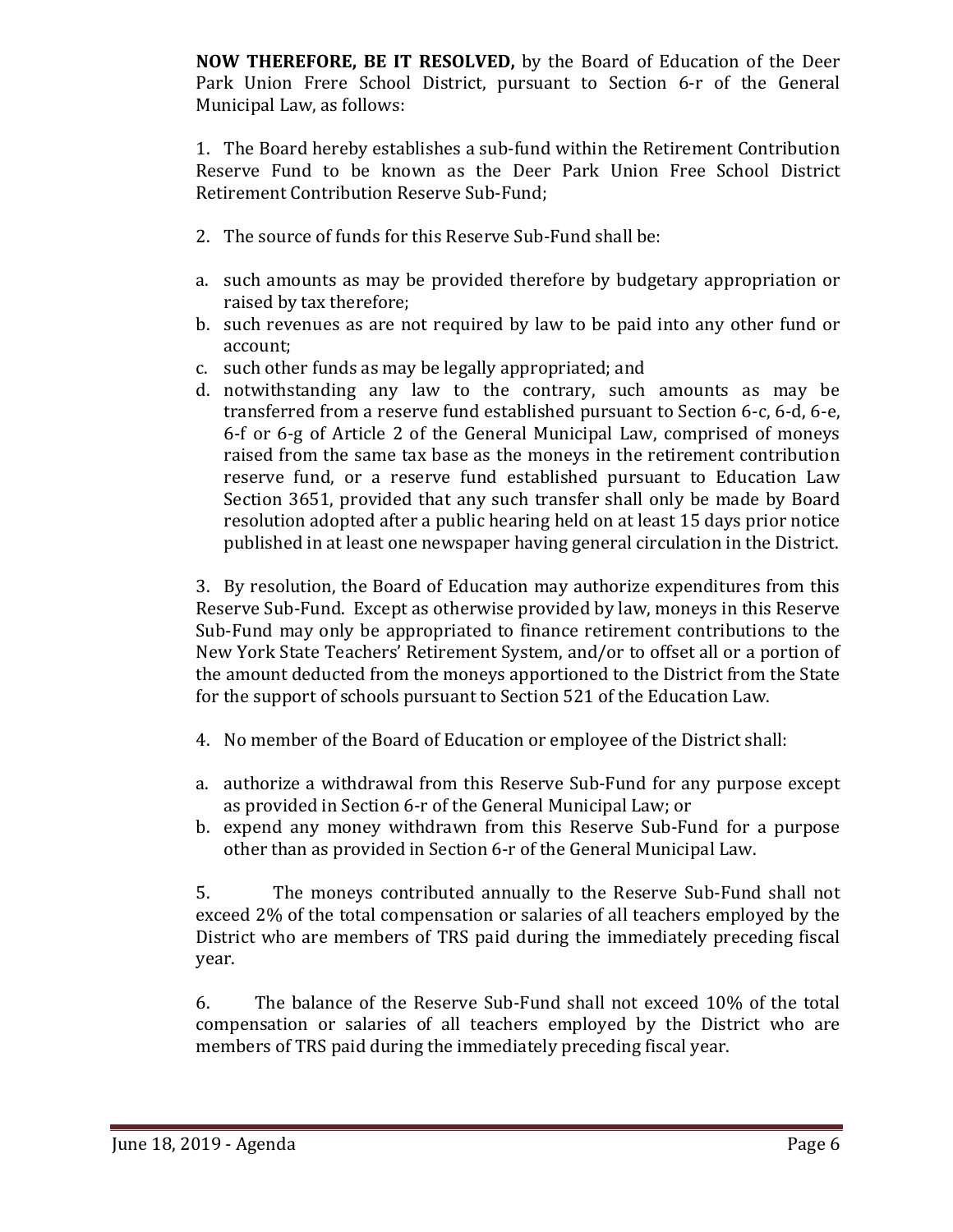7. The moneys in this Reserve Sub-Fund shall be deposited and secured in the manner provided by Section 10 of the General Municipal Law. The Board of Education or its authorized designee may invest the moneys in this Reserve Sub-Fund in the manner provided by Section 11 of the General Municipal Law. Any interest earned or capital gain realized on the money so deposited or invested shall accrue to and become part of this Reserve Sub-Fund.

8. The chief fiscal officer shall account for this Reserve Sub-Fund separate and apart from all other funds of the District. Such accounting shall show: the source, date and amount of each sum paid into the sub-fund; the interest earned by such sub-fund; capital gains or losses resulting from the sale of investments of this sub-fund; the order, purpose thereof, date and amount of each payment from this sub-fund; the assets of the sub-fund, indicating cash balance and a schedule of investments. The chief fiscal officer, within sixty (60) days of the end of each fiscal year, shall furnish a detailed report of the operation and condition of this sub-fund to the Board of Education.

9. This Resolution shall take effect immediately.

## **5. FUND BALANCE PROJECTION AND TRANSFER TO RESERVES**

*Recommend that the Board of Education approve the following Resolution:*

**RESOLVED**, that the Board of Education hereby approves the transfer of excess fund balance from the 2018-2019 fiscal year to the following revenues: *Retirement Contribution, Retirement Contribution Sub Fund, Workers Compensation, Unemployment Insurance and Employee Benefit Accrued Liability* in an amount not to exceed \$800,000 each.

#### **6. CORRECTIVE ACTION PLAN**

*Recommend that the Board of Education approve the following Resolution:*

**RESOLVED**, that the Board of Education approve the Corrective Action Plan for the Risk Assessment update, Fund Balance Management Plan and Human Resources for the fiscal year ended June 30, 2018.

## **7. MONETARY DONATION FROM SEPFC TO THE BEST BUDDIES CLUB**

*Recommend that the Board of Education approve the following Resolution:*

**RESOLVED,** that the Board of Education accept a \$1,050 donation from the SEPFC to be used towards fees related to the start-up of the Best Buddies Club.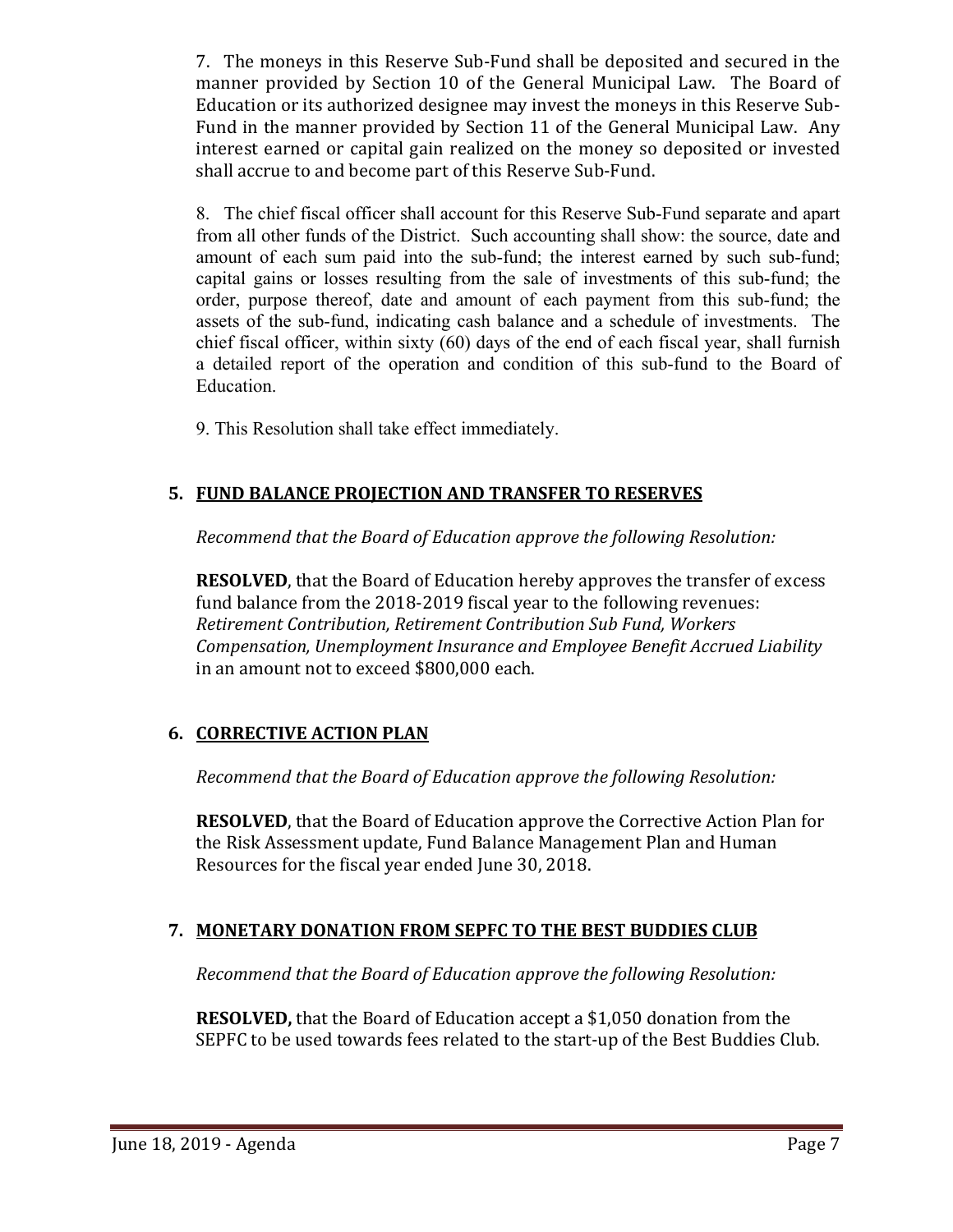#### 8. **MEMORANDUM OF AGREEMENT WITH THE DEER PARK ADMINISTRATORS ASSOCIATION**

#### *Recommend that the Board of Education approve the following Resolution:*

**RESOLVED**, that the Board of Education hereby ratifies the Memorandum of Agreement between the Deer Park Union Free School District and the Deer Park Administrators Association.

#### **9. MEMORANDUM OF AGREEMENT WITH DEER PARK ADMINISTRATORS ASSOCIATION REGARDING NON ELECTIVE 403(b) CONTRIBUTIONS FOR SICK DAY PAY OUTS**

**RESOLVED**, that the Board of Education hereby ratifies the Memorandum of Agreement regarding non elective 403(b) contributions for sick day pay outs between the Deer Park Union Free School District and the Deer Park Administrators Association, and it is further

Be it further Resolved, that the President of the Board of Education is hereby authorized to sign this Agreement on behalf of the District.

#### **10.CONSULTANT AGREEMENT WITH EVA J. DEMYEN**

*Recommend that the Board of Education approve the following Resolution:*

**RESOLVED**, that the Board of Education of the Deer Park Union Free School District hereby approves the terms of the consultant agreement dated June 18, 2019 between the District and Eva Demyen; and

BE IT FURTHER RESOLVED THAT the President of the Board is authorized to execute said Agreements on behalf of the Board of Education.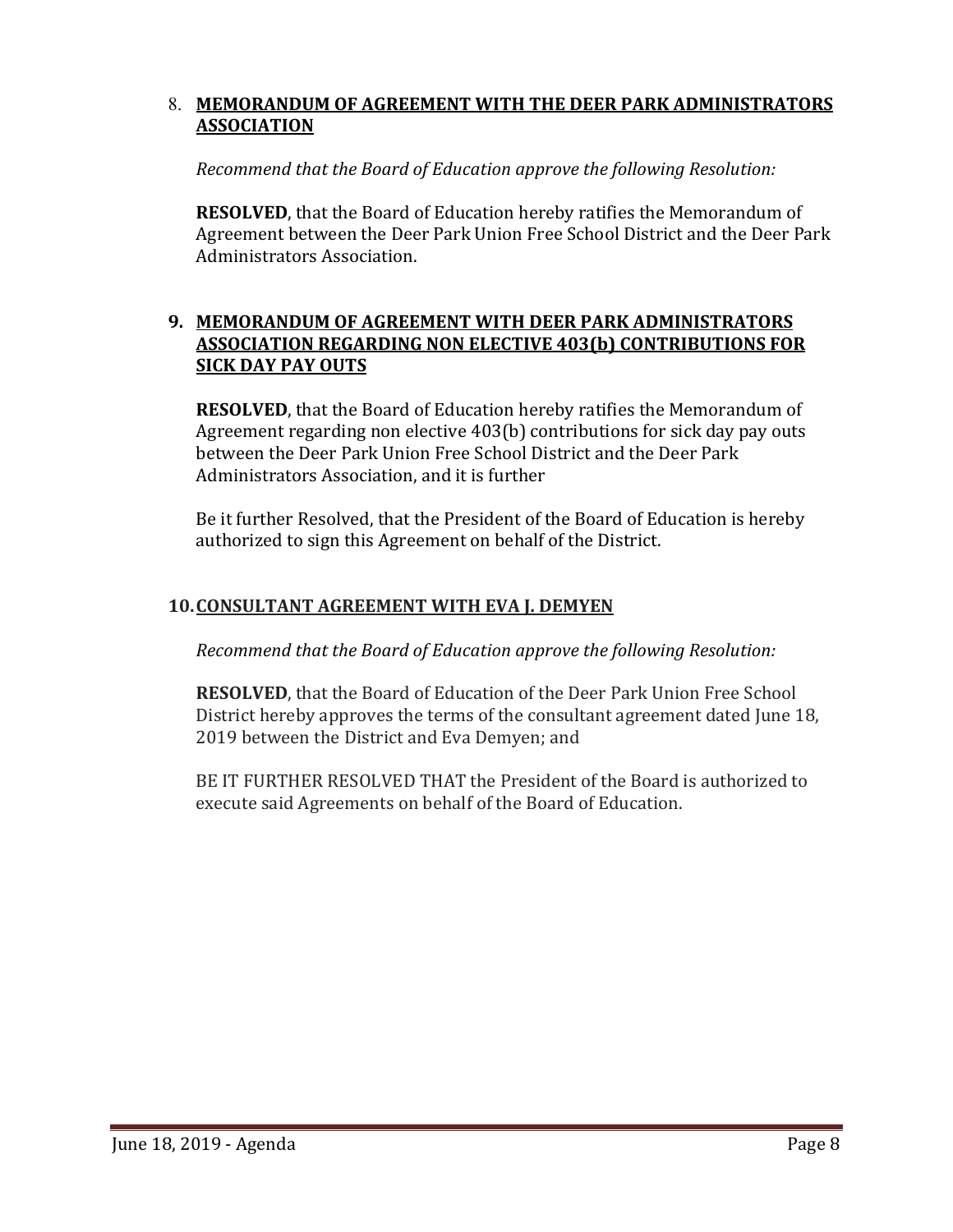## VI. **APPROVAL OF SCHEDULES**

*Recommend, that the Board of Education approve the following schedules collectively:*

## **NON-INSTRUCTIONAL**

#### **SCHEDULE -- NN --APPOINTMENTS (Non-Instructional)**

**Holly Gaar** Deer Park High School<br>Position: Office Position: Office Assistant<br>Salary/Step: \$42, \$42,473 Step 1 Effective Date $(s)$ : 7/1/2019

### **Michael Hofstetter**

Deer Park High School<br>Position: Lifegua Lifeguard<br>\$12/hour Salary/Step: Effective Date(s): 6/1/2019

#### **Nichole Hotchkiss**

Deer Park High School<br>Position: Office Position: Office Assistant<br>Salary/Step: \$42, \$42,473 Step 1 Effective Date $(s)$ : 7/1/2019

#### **Genise Joseph**

Deer Park High School<br>Position: Lifegua Lifeguard<br>\$12/hour Salary/Step: \$12/hour<br>Effective Date(s): 6/1/2019 Effective Date $(s)$ :

#### **Nicole Wright**

John F Kennedy Intermediate School<br>Position: Office Assistant Position: Office Assistant<br>Salary/Step: \$42, \$42,473 Step 1<br>7/1/2019 Effective Date $(s)$ :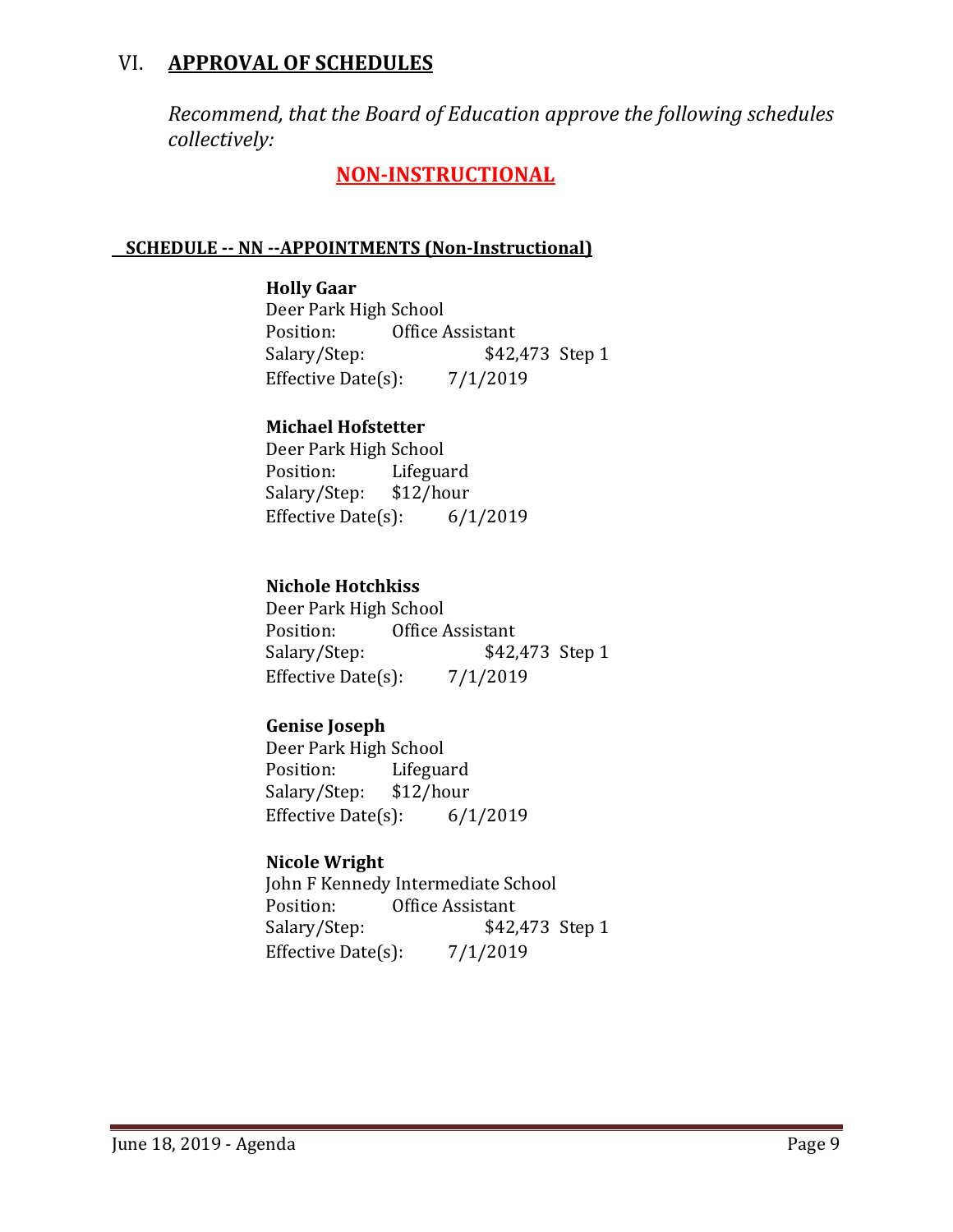#### **SCHEDULE -- NNPS --PER DIEM SUBSTITUTES (Non-Instructional)**

#### **Irene Moschouris**

District Office<br>Position: Substitute Non-Instructional Aide<br>\$13/hour Salary/Step: \$13/<br>Effective Date(s): Effective Date(s): 7/27/2019 - 8/31/2019

#### **SCHEDULE -- NNS --REGULAR (PERMANENT) SUBSTITUTES (Non-Instructional)**

#### **Jean Skaalerud**

District Wide Permanent Substitute Float Nurse<br>\$150/day Salary/Step: \$150<br>Effective Date(s):  $9/1/2019 - 6/30/2020$ 

#### **SCHEDULE -- OO --RESIGNATIONS / RETIREMENTS / REMOVALS / TERMINATIONS (Non-Instructional)**

#### **Danielle Casey**

Deer Park High School<br>Position: Sr. Life Sr. Lifeguard/Rec Specialist Salary/Step: Effective Date(s): 6/10/2019 Resignation. No outstanding obligation to the district

#### **Megan Casey**

Deer Park High School<br>Position: Lifegua Lifeguard Salary/Step: Effective Date(s): 6/10/2019 Resignation. No outstanding obligation to the district

#### **Kristilyn Daly**

Deer Park High School<br>Position: Lifegua Lifeguard Salary/Step: Effective Date(s): 6/10/2019 Resignation. No outstanding obligation to the district

#### **Danielle Gallo**

Deer Park High School<br>Position: Lifegua Lifeguard Salary/Step: Effective Date(s): 6/10/2019 Resignation. No outstanding obligation to the district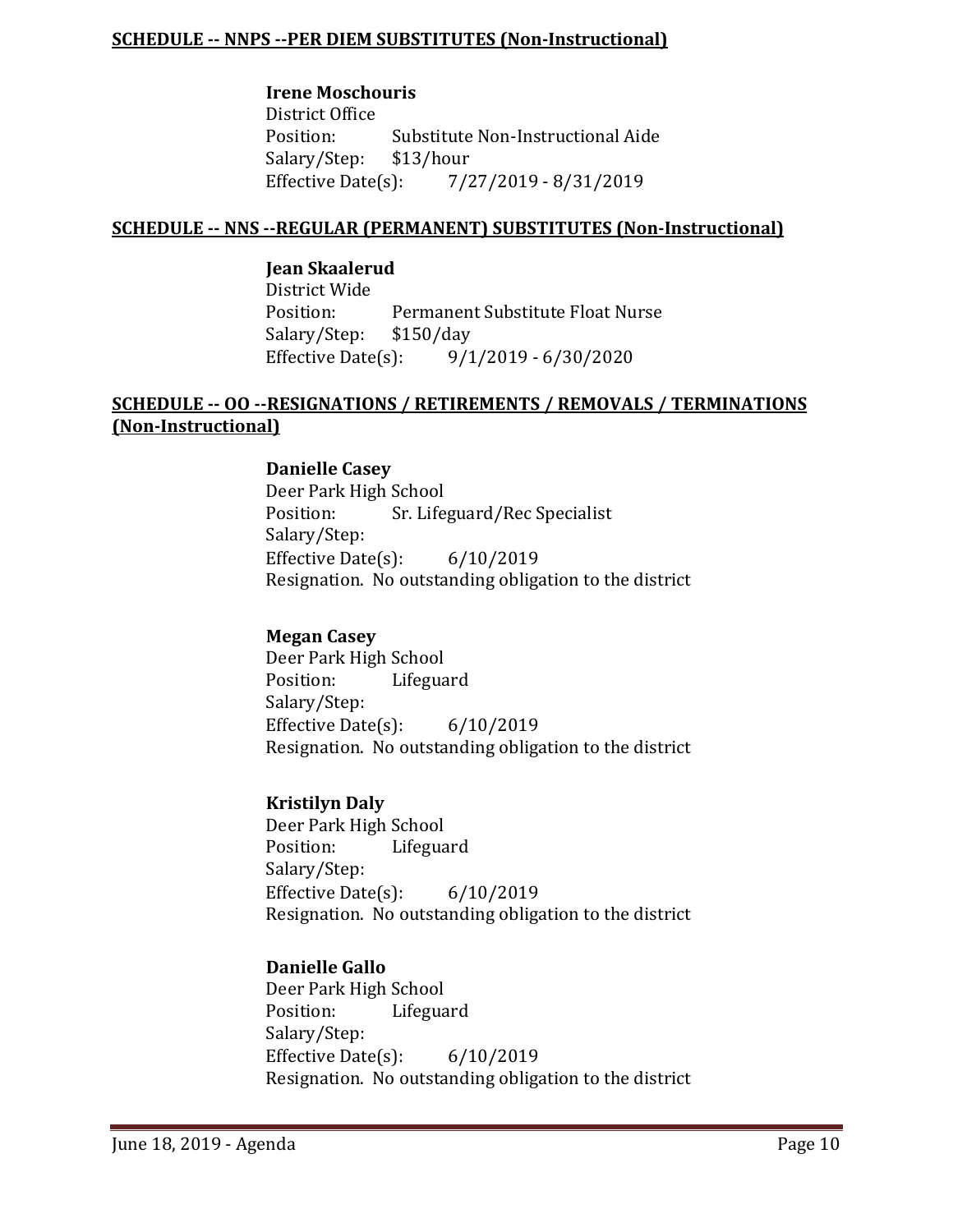#### **Drew Holland**

Transportation<br>Position: **Transportation Aide** Salary/Step: Effective Date $(s)$ : 6/3/2019 Termination. No outstanding obligation to the district.

#### **Erik Huegel**

John F Kennedy Intermediate School<br>Position: Mon-Instructional Aid Non-Instructional Aide Salary/Step: Effective Date(s): 6/21/2019 Resignation. No outstanding obligation to the district

#### **Michael Isola**

Deer Park High School<br>Position: Lifegua Lifeguard Salary/Step: Effective Date(s): 6/10/2019 Resignation. No outstanding obligation to the district

#### **Takis Kellarakos**

Deer Park High School Lifeguard Salary/Step: Effective Date(s): 6/10/2019 Resignation. No outstanding obligation to the district

#### **Scott Lovinger**

Deer Park High School<br>Position: Lifegua Lifeguard Salary/Step: Effective Date(s): 6/10/2019 Resignation. No outstanding obligation to the district

#### **John O'Connor**

Memorial<br>Position: **Security Guard** Salary/Step: Effective Date(s): 6/30/2019 Resignation. No outstanding obligation to the district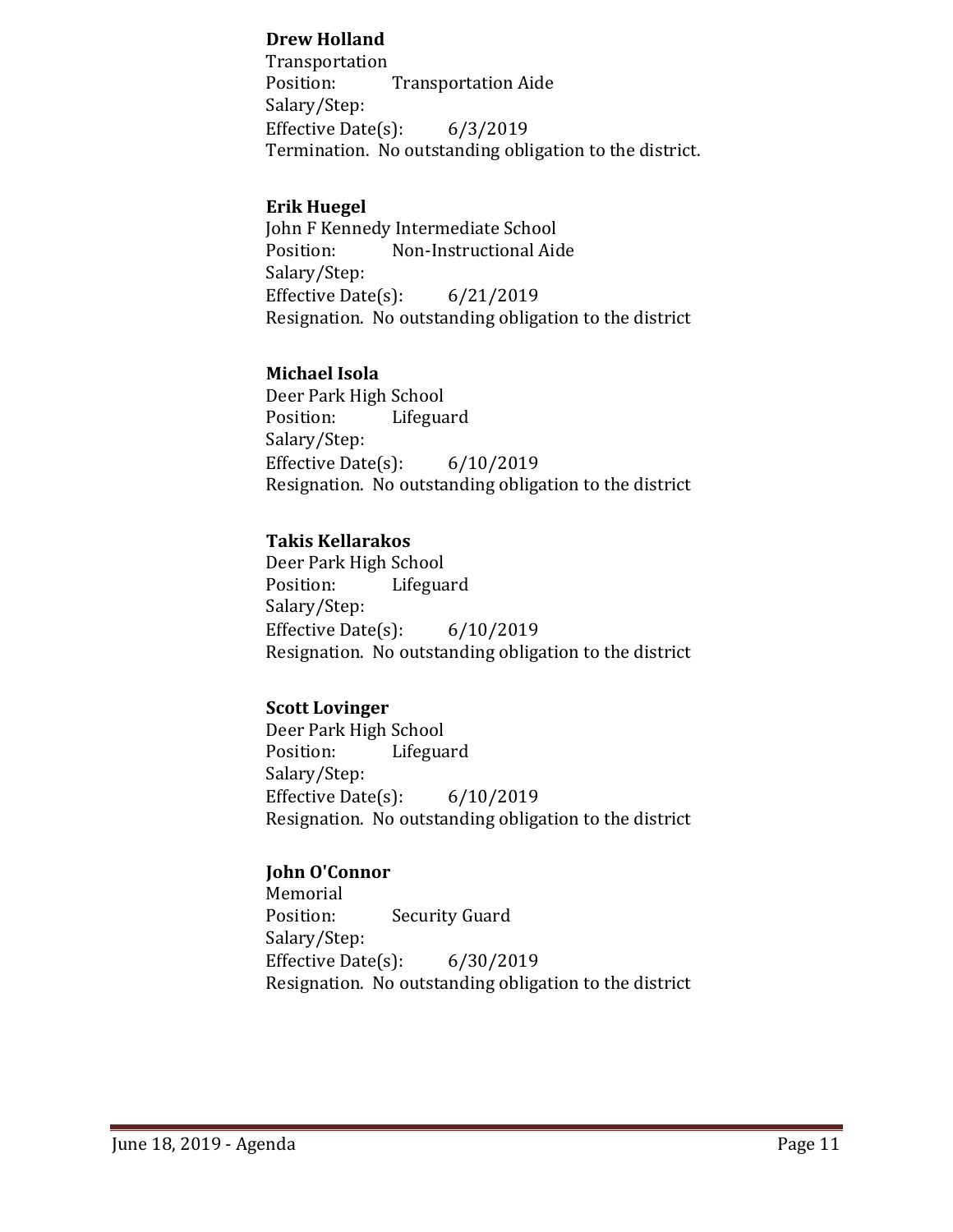#### **Yasmeen Syedda-Hensley**

Deer Park High School<br>Position: Lifegua Lifeguard Salary/Step: Effective Date(s): 6/30/2019 Resignation. No outstanding obligation to the district

#### **SCHEDULE -- QQ --LEAVES OF ABSENCE (Non-Instructional)**

#### **Cariann Clark**

John F Kennedy Intermediate School<br>Position: Non-Instructional Ca Non-Instructional Cafeteria Aide Salary/Step: Effective Date(s): 5/23/2019 - 6/30/2019 5/23, 5/28-5/30/19 Paid Medical LOA (FMLA) 5/31/19-6/30/19 Unpaid Medical LOA (FMLA)

#### **Domenica Tchinnis**

Deer Park High School<br>Position: Office Office Assistant Salary/Step: Effective Date(s): 6/18/2019 - 6/28/2019 CHANGE OF LOA TO: 6/18/19-6/21/19 ( Four 1/2 days) 6/24/19- 6/28/19 (Five full days)

#### **SCHEDULE -- TRN --TRANSFERS (Non-Instructional)**

#### **Debra Cook**

Deer Park High School<br>Position: Office Office Assistant<br>No Change Salary/Step: Effective Date $(s)$ : 7/1/2019 Staff request transfer from JFK to HS

#### **Domenica Tchinnis**

Deer Park High School<br>Position: Office A Office Assistant<br>No Change Salary/Step: Effective Date(s):  $7/1/2019$ Transfer from Guidance to Attendance, due to needs of the building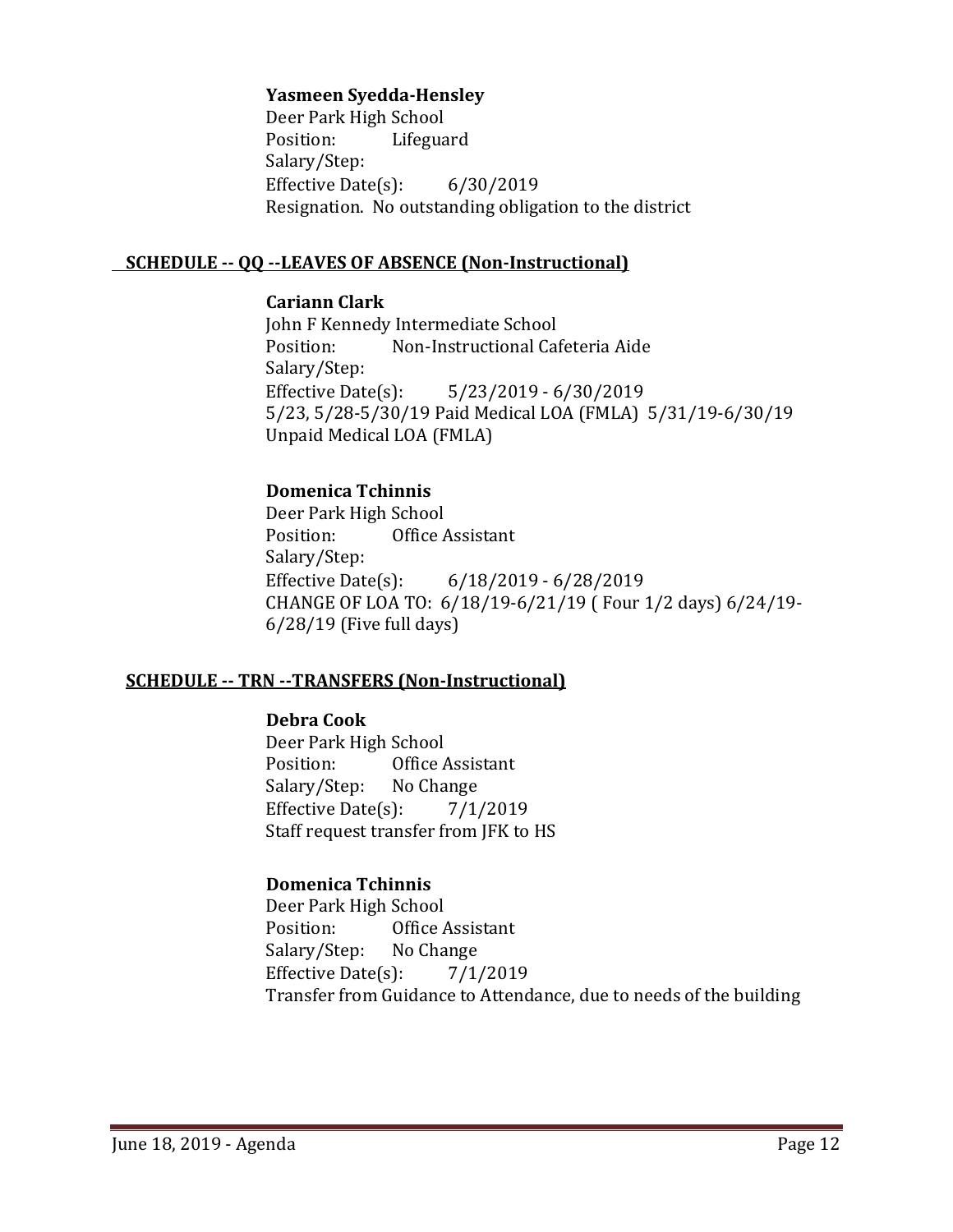## **INSTRUCTIONAL**

#### **SCHEDULE -- L --PART-TIME APPOINTMENTS (Instructional)**

#### **Vanessa Canavan**

John F Kennedy Intermediate School<br>Position: 4 ENL Teacher Position: .4 ENL Teacher<br>Salary/Step: \$62 \$62,450 MA/Step 1 Effective Date(s): 9/1/2019 - 6/30/2020 Salary prorated \$24,980

#### **Aleisha Forbes**

Deer Park High School Position: .8 Social Studies Teacher \$62,450 MA/Step 1 Effective Date(s): 9/1/2019 - 6/30/2020 Salary prorated at \$49,960

#### **Kristen Wehner**

Deer Park High School Position: .6 Math Teacher \$63,855 MA/Step 2 Effective Date(s): 9/1/2019 - 6/30/2020 Salary prorated at \$38,313

#### **SCHEDULE -- LR --LONG TERM SUBSTITUTE / LEAVE REPLACEMENT (LR) APPOINTMENTS (Instructional)**

#### **Kasey Kephart**

John Quincy Adams School<br>Position: Leave Repla Position: Leave Replacement Elementary Teacher<br>Salary/Step: \$61,985 MA/Step 1 Salary/Step: \$61,985 MA/Step 1<br>Effective Date(s): 6/4/2019 - 6/30/2019  $6/4/2019 - 6/30/2019$ Salary prorated at \$5,268.73

#### **David Kessler**

Deer Park High School<br>Position: Leave I Position: Leave Replacement .8 Psychologist<br>Salary/Step: \$356.85/day PhD/E PhD/E Step 1 Effective Date(s): 9/1/2019 - 1/29/2020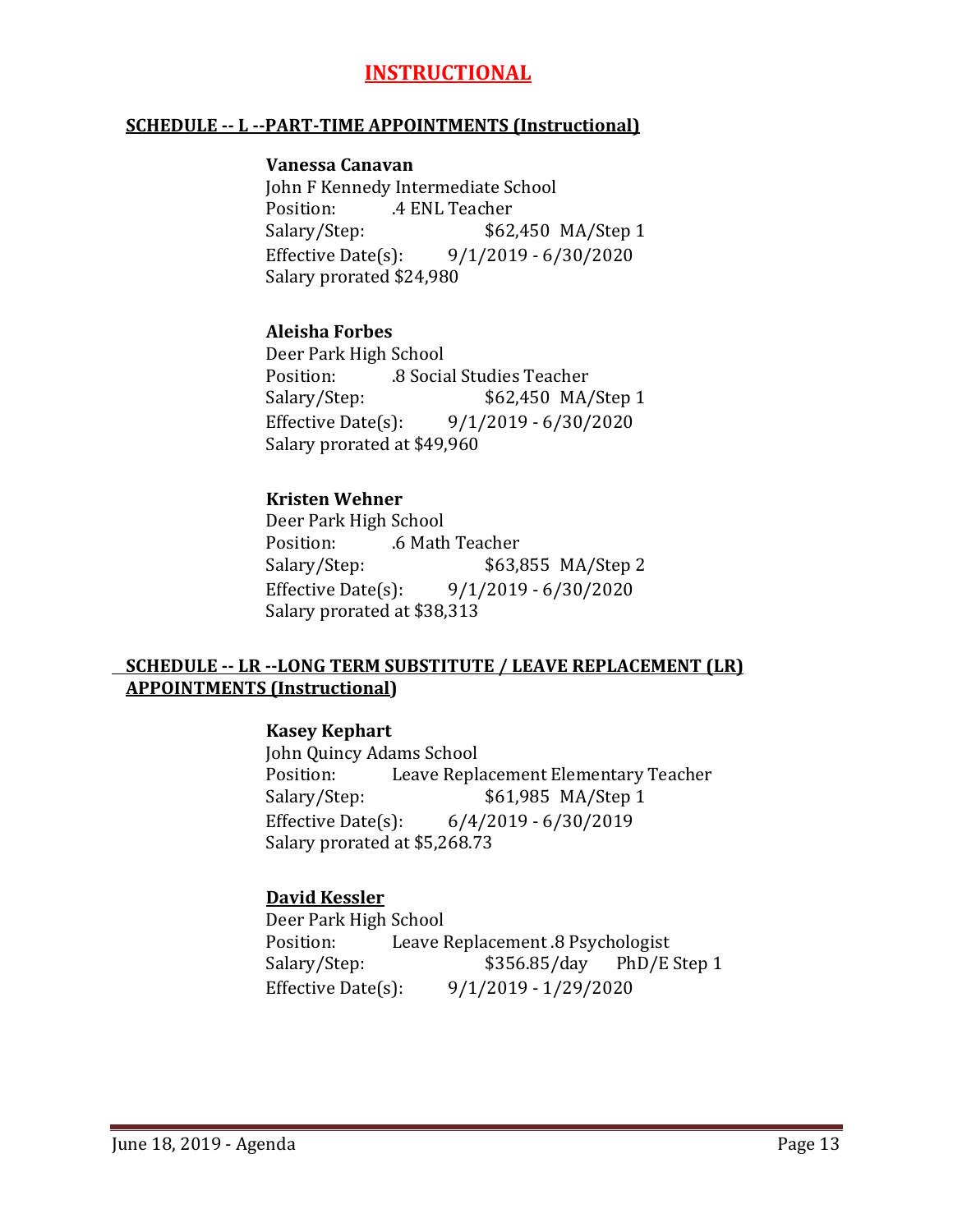#### **Lauren Pabisch**

Deer Park High School Position: Leave Replacement Social Studies Teacher<br>Salary/Step: \$56,670 BA/Step 1 Salary/Step: \$56,670 BA/Step 1<br>Effective Date(s): 5/4/2019 - 6/30/2019  $5/4/2019 - 6/30/2019$ Salary prorated at \$10,490.80

#### **SCHEDULE -- N --PROBATIONARY TEACHER (Instructional) \***

#### **Laura Abbey**

Robert Frost Middle School<br>Position: Probationar Position: Probationary Family & Consumer Science Teacher<br>Salary/Step: \$62,450 MA/Step 1 \$62,450 MA/Step 1 Effective Date(s): 9/1/2019 - 8/31/2023 Code: 2110.130.08 (.6 RF) Code: 2110.130.01 (.4 HS)

#### **Lindsay Barry**

May Moore School<br>Position: Pro Position: Probationary Elementary Teacher<br>Salary/Step: \$62,450 MA/Step 1 \$62,450 MA/Step 1 Effective Date(s): 9/1/2019 - 8/31/2023

#### **Valerie Coogan**

Robert Frost Middle School Position: Probationary Special Education Teacher<br>Salary/Step: \$63,855 MA/Step 2 Salary/Step: \$63,855 MA/Step 2<br>Effective Date(s): 9/1/2019 - 8/31/2023 Effective Date(s): 9/1/2019 - 8/31/2023 .8 RF Code: 2250.150.08 Salary prorated at \$51,084 - .2 HS Code: 2256.150.01 Salary prorated at \$12,771

#### **Erica Fulgenzi**

John Quincy Adams School<br>Position: Probationa Position: Probationary Elementary Teacher<br>Salary/Step: \$62,450 MA/Step 1 \$62,450 MA/Step 1 Effective Date(s): 9/1/2019 - 8/31/2023

#### **Brittany Kappenmacher**

John Quincy Adams School Position: Probationary Elementary Teacher<br>Salary/Step: \$65,292 MA Step 3 \$65,292 MA Step 3 Effective Date(s): 9/1/2019 - 8/31/2022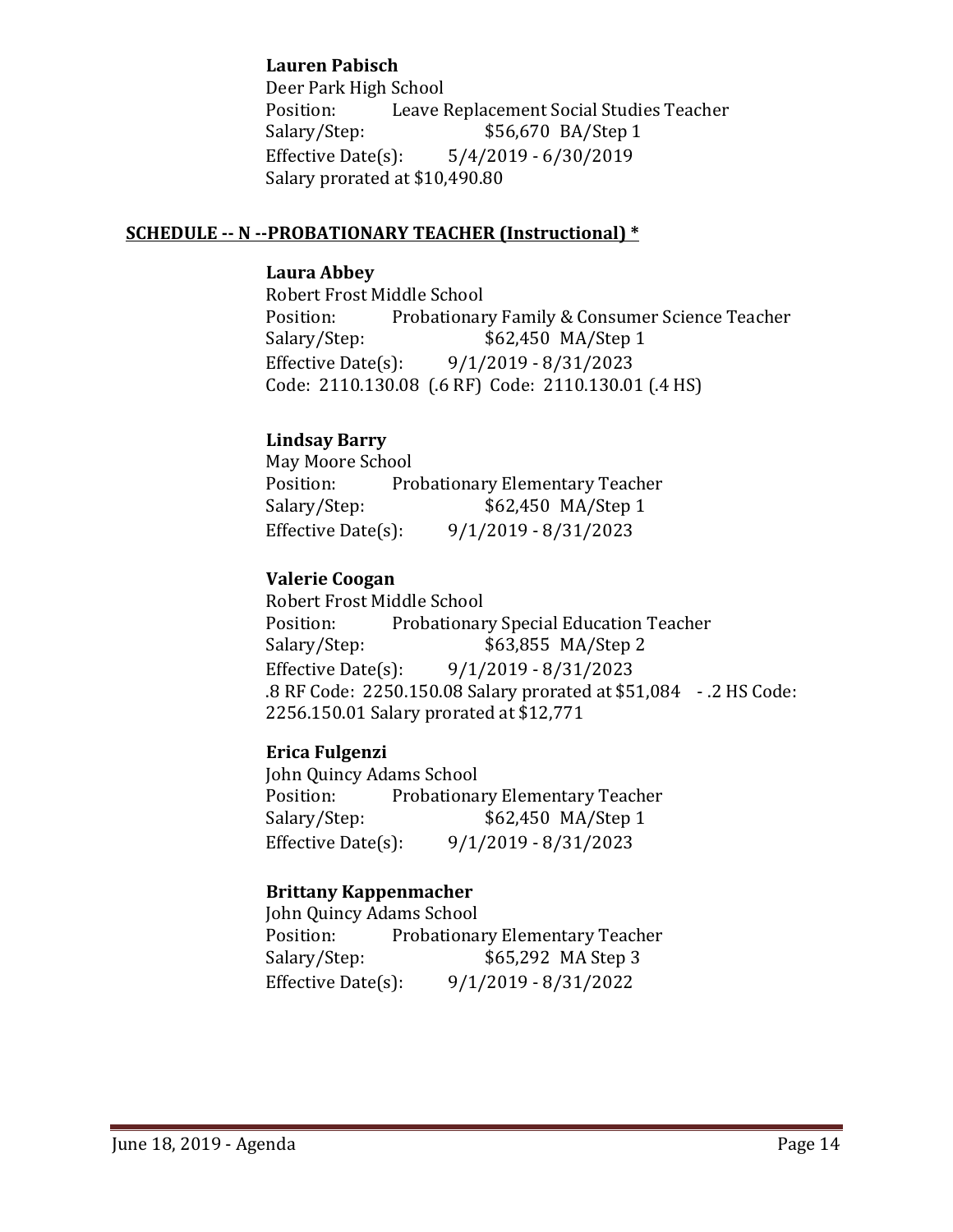#### **Julissa Larkin**

Deer Park High School<br>Position: Probat Position: Probationary Math Teacher<br>Salary/Step: \$62,450 MA/Ste \$62,450 MA/Step 1 Effective Date(s): 9/1/2019 - 8/31/2023

#### **Tess Maloney**

John Quincy Adams School<br>Position: Probationa Position: Probationary Special Education Teacher<br>Salary/Step: \$57,132 BA/Step 1 \$57,132 BA/Step 1 Effective Date(s): 9/1/2019 - 8/31/2023

#### **Victoria Rosenthal**

Deer Park High School Position: Probationary Librarian<br>Salary/Step: \$62,450 M/ \$62,450 MA/Step 1 Effective Date(s): 9/1/2019 - 8/31/2023

#### **Megan Small**

May Moore School Position: Probationary Special Education Teacher<br>Salary/Step: \$65,292 MA/Step 3 \$65,292 MA/Step 3 Effective Date(s): 9/1/2019 - 8/31/2022

#### **Kathy Ugalde**

Robert Frost Middle School<br>Position: Probationar Position: Probationary Special Education Teacher<br>Salary/Step: \$63,855 MA/Step 2 \$63,855 MA/Step 2 Effective Date(s): 9/1/2019 - 8/31/2022

\*Except to the extent required by the applicable provisions of Education Law 2509, 2573, 3212 and 3014, in order to be granted tenure the classroom teacher or building administrator shall have received composite or overall annual professional performance review ratings pursuant to Education Law 3012-c and/or 3012-d of either effective or highly effective in at least three (3) of the four (4) preceding years and if the classroom teacher or administrator receives an ineffective composite or overall rating in the final year of the probationary period he or she shall not be eligible for tenure at that time.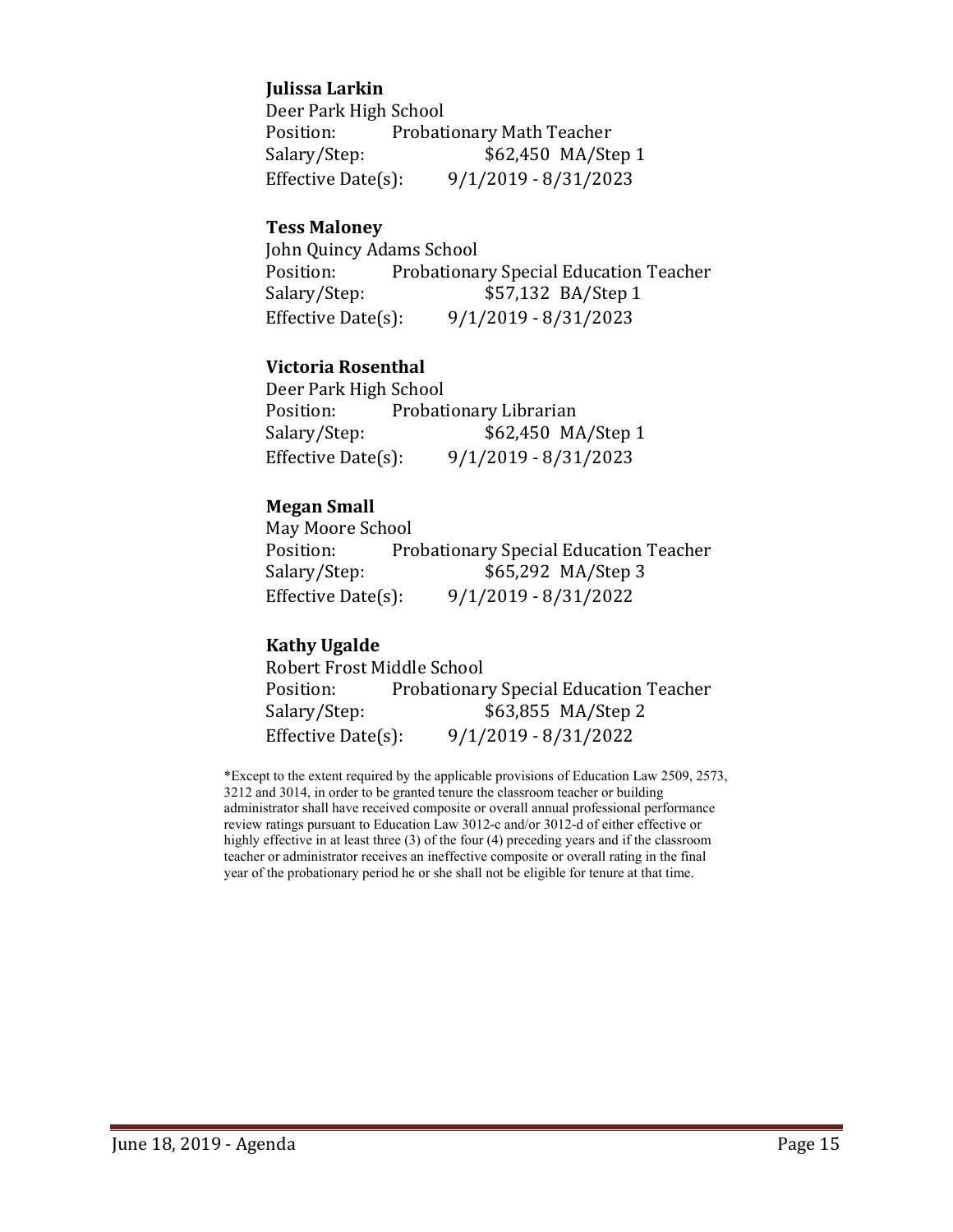#### **SCHEDULE -- NAS --ADMINSTRATIVE / SUPERVISORY APPOINTMENTS (Instructional) \***

#### **Garret Noblett**

Deer Park High School Probationary Associate Principal<br>\$118,000 Salary/Step: Effective Date(s): 7/1/2019 - 6/30/2023

\*Except to the extent required by the applicable provisions of Education Law 2509, 2573, 3212 and 3014, in order to be granted tenure the classroom teacher or building administrator shall have received composite or overall annual professional performance review ratings pursuant to Education Law 3012-c and/or 3012-d of either effective or highly effective in at least three (3) of the four (4) preceding years and if the classroom teacher or administrator receives an ineffective composite or overall rating in the final year of the probationary period he or she shall not be eligible for tenure at that time.

#### **SCHEDULE -- NPS --PER DIEM SUBSTITUTES (Instructional)**

#### **Nancy Wolman**

Deer Park High School Per-Diem Substitute Teacher<br>\$110/day Salary/Step: \$1<br>Effective Date(s):  $6/3/2019 - 6/26/2019$ World Languages testing & grading (not to exceed 10 days)

#### **SCHEDULE -- NS --PERMANENT SUBSTITUTES (Instructional)**

#### **Vanessa Canavan**

John F Kennedy Intermediate School .6 Permanent Substitute Teacher<br>\$125/day Salary/Step: Effective Date(s): 9/1/2019 - 6/30/2020 Salary prorated at \$75/day

#### **Aleisha Forbes**

Deer Park High School .2 Permanent Substitute Teacher Salary/Step: \$125/day<br>Effective Date(s): 9/1 Effective Date(s): 9/1/2019 - 6/30/2020 Salary prorated at \$25/day

#### **Kristen Wehner**

Deer Park High School .4 Permanent Substitute Teacher<br>\$125/day Salary/Step: Effective Date(s): 9/1/2019 - 6/30/2020 Salary prorated at \$50/day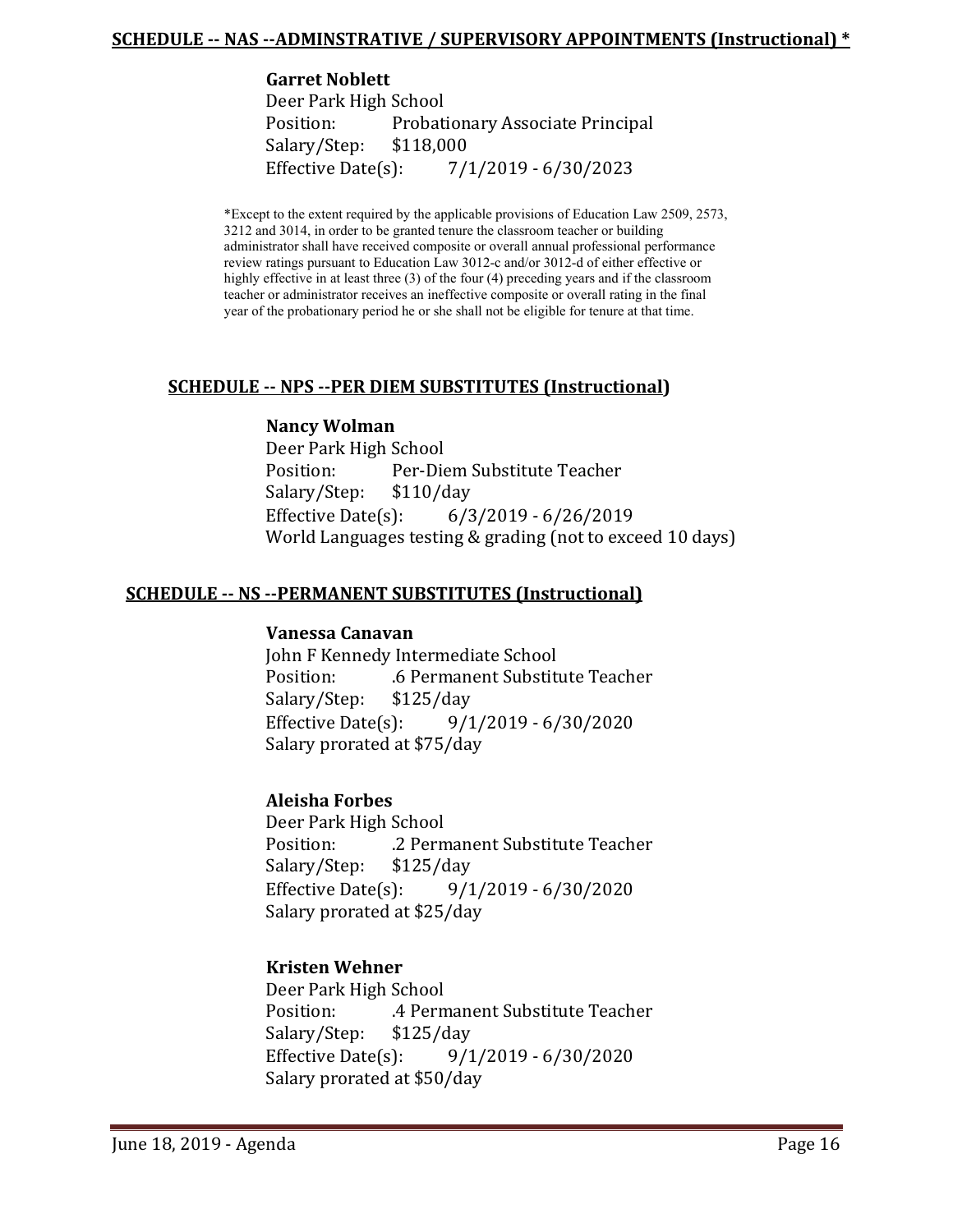#### **SCHEDULE -- NSS --SUMMER SCHOOL APPOINTMENTS (Instructional)**

#### **Marcella Biordi**

John F Kennedy Intermediate School **ENL Summer School Teacher** Salary/Step: \$4,156.83<br>Effective Date(s): 7/8  $7/8/2019 - 8/2/2019$ 

#### **Rebecca Corbin**

John F Kennedy Intermediate School<br>Position: ENL Summer School ENL Summer School Teacher<br>\$4,156.83 Salary/Step: Effective Date(s): 7/8/2019 - 8/2/2019

#### **Kimberly Essig**

John F Kennedy Intermediate School<br>Position: ENL Summer School ENL Summer School Teacher<br>\$4,156.83 Salary/Step: \$4,<br>Effective Date(s):  $7/8/2019 - 8/2/2019$ 

#### **Christy Freire**

John F Kennedy Intermediate School<br>Position: FNL Summer School ENL Summer School Teacher<br>\$4,156.83 Salary/Step: \$4,15<br>Effective Date(s): Effective Date(s): 7/8/2019 - 8/2/2019

#### **SCHEDULE -- O --RESIGNATIONS / RETIREMENTS / REMOVALS / TERMINATIONS (Instructional)**

#### **Taylor Thomas**

Robert Frost Middle School<br>Position: Permanent! Permanent Substitute Teacher Salary/Step: Effective Date(s): 5/3/2019 Resignation as Permanent Substitute Teacher. Remains as RF Kickline Coach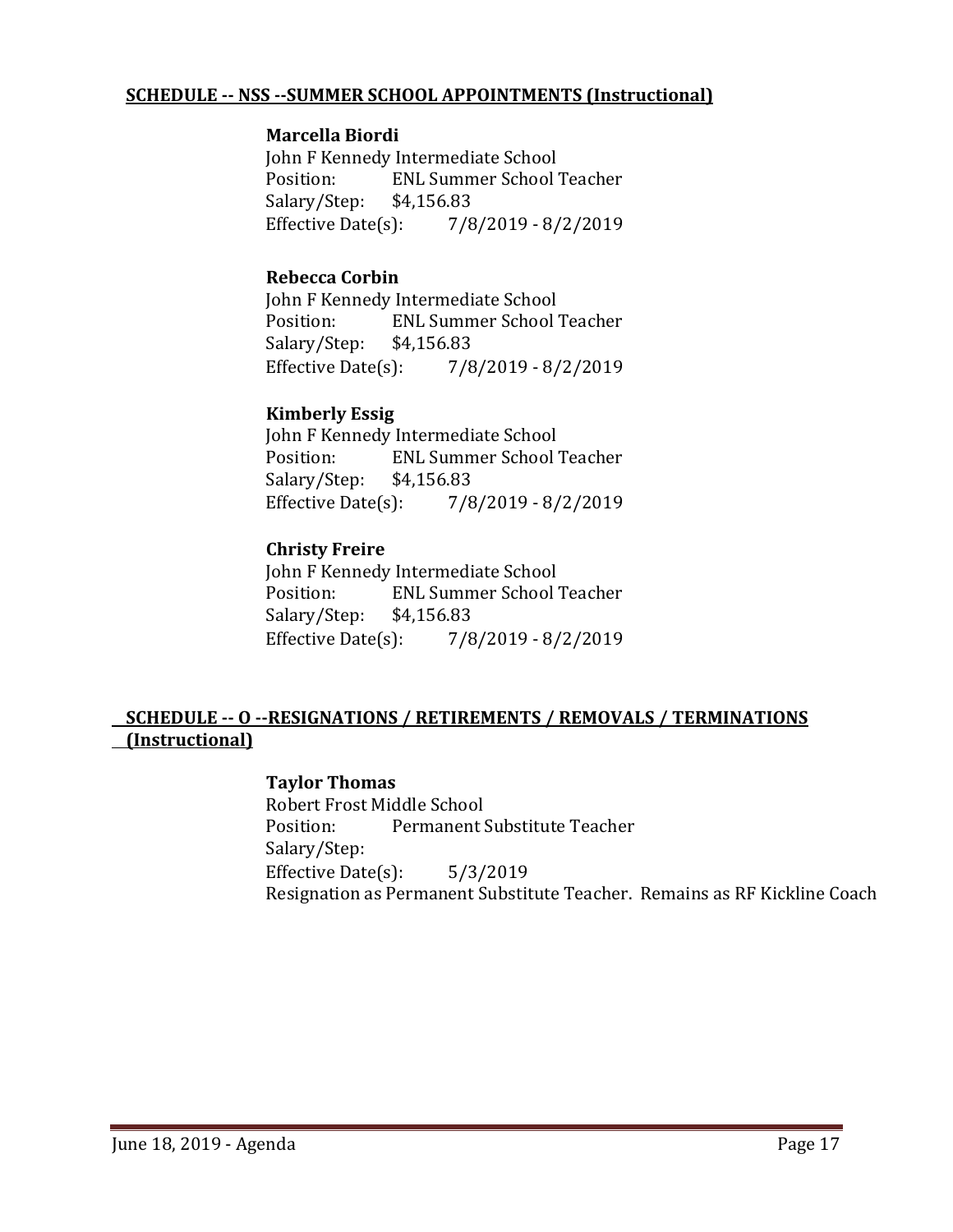#### **SCHEDULE -- Q --LEAVES OF ABSENCE (Instructional)**

#### **Andrea Accomando**

May Moore School<br>Position: Per Permanent Substitute Teacher Salary/Step:<br>Effective Date(s): Effective Date(s): 5/25/2019 - 6/30/2019 Unpaid LOA (FMLA)

#### **Ashley DeAcetis**

John Quincy Adams School<br>Position: Flementary **Elementary Teacher** Salary/Step:<br>Effective Date(s):  $4/26/2019 - 6/30/2019$ CHANGE OF PAID DATES TO 4/26/19-6/3/19 AND CHANGE OF UNPAID DATES TO 6/4/19-6/30/19 FOR MATERNITY LOA (FMLA)

#### **Cynthia Jewell**

Robert Frost Middle School<br>Position: Math Teach Math Teacher Salary/Step: Effective Date(s): 6/11/2019 - 6/30/2019 Paid Medical LOA (FMLA)

#### **Lauren King-Hempel**

John F Kennedy Intermediate School<br>Position: Flementary Teacher **Elementary Teacher** Salary/Step:<br>Effective Date(s):  $5/28/2019 - 6/30/2019$ CHANGE OF DATES for Paid Maternity LOA (FMLA)

#### **Vanessa Langdon**

Deer Park High School<br>Position: Social S Social Studies Teacher Salary/Step:<br>Effective Date(s):  $6/8/2019 - 6/30/2019$ Extension of Paid Medical LOA (FMLA)

#### **Tami Loughlin**

John F Kennedy Intermediate School<br>Position: Flementary Teacher **Elementary Teacher** Salary/Step:<br>Effective Date(s):  $6/6/2019 - 6/30/2019$ Paid Medical LOA (FMLA)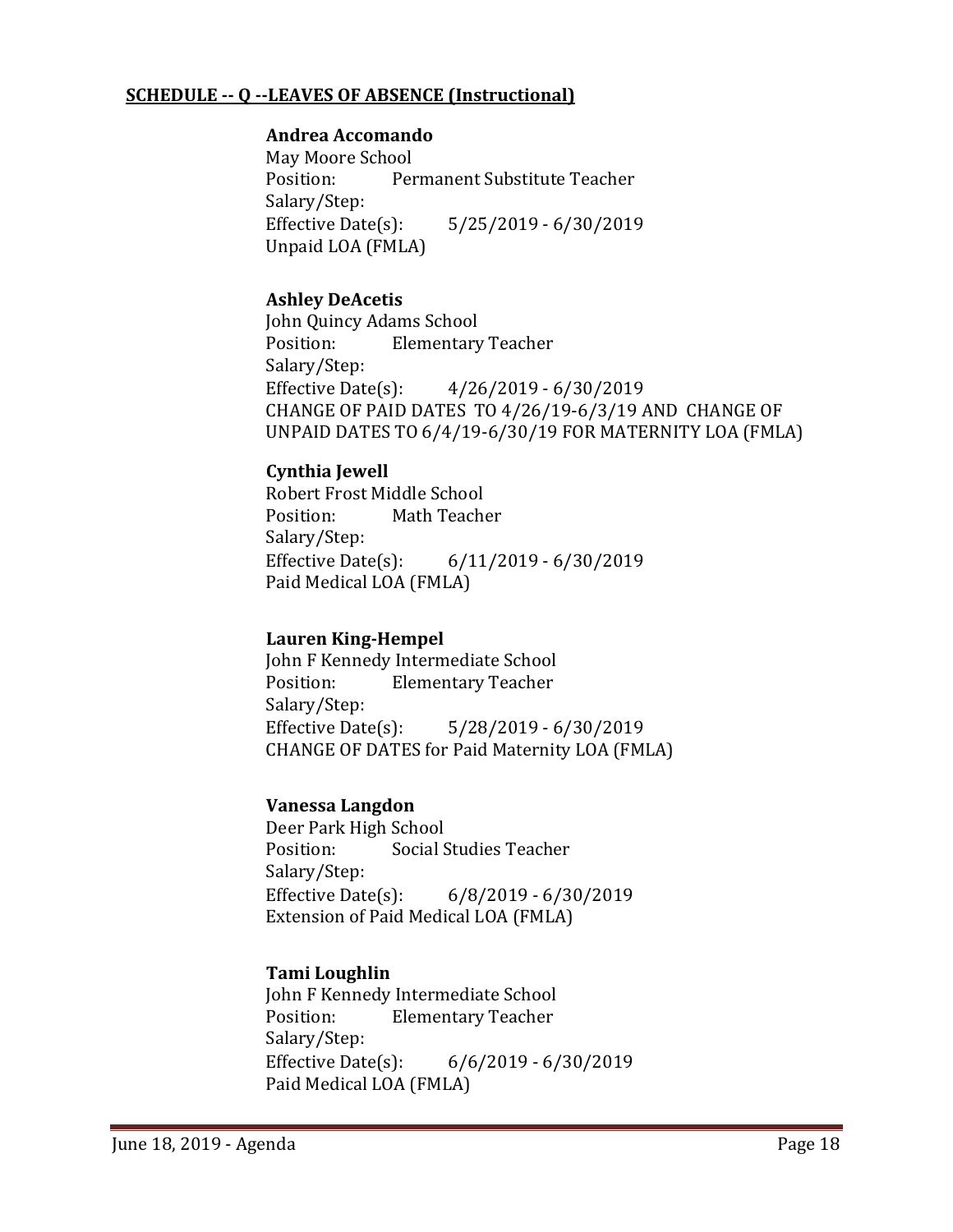#### **Kyle McCourt**

Deer Park High School<br>Position: Art Tea Art Teacher Salary/Step:<br>Effective Date(s): Effective Date(s): 6/19/2019 - 6/30/2019 Paid Medical LOA (WC)

#### **Jessica Sharpe**

Deer Park High School<br>Position: Part -T Part -Time ELA Teacher Salary/Step:<br>Effective Date(s):  $9/1/2019 - 10/14/2019$ 9/1/19-9/10/19 Paid Maternity LOA (FMLA) 9/11/19-10/14/19 Unpaid Maternity LOA (FMLA)

#### **SCHEDULE -- TR --TRANSFERS (Instructional)**

#### **Michelle Cangelosi**

Robert Frost Middle School<br>Position: Psychologis Psychologist<br>No Change Salary/Step: No Change<br>Effective Date(s): 9/1/2019 Effective Date $(s)$ : Transfer from JFK to RF

#### **Amanda Luciano**

John F Kennedy Intermediate School<br>Position: Psychologist Psychologist<br>No Change Salary/Step: Effective Date $(s)$ : 9/1/2019 Transfer from DW to JFK

#### **SCHEDULE -- TTPA --TEMPORARY ASSIGNMENT (Instructional)**

#### **Jaqueline Amato**

John F Kennedy Intermediate School<br>Position: After School AIS Scier After School AIS Science Teacher<br>\$71/hour Salary/Step: \$7<br>Effective Date(s):  $5/13/2019 - 5/20/2019$ Three days; one hour each day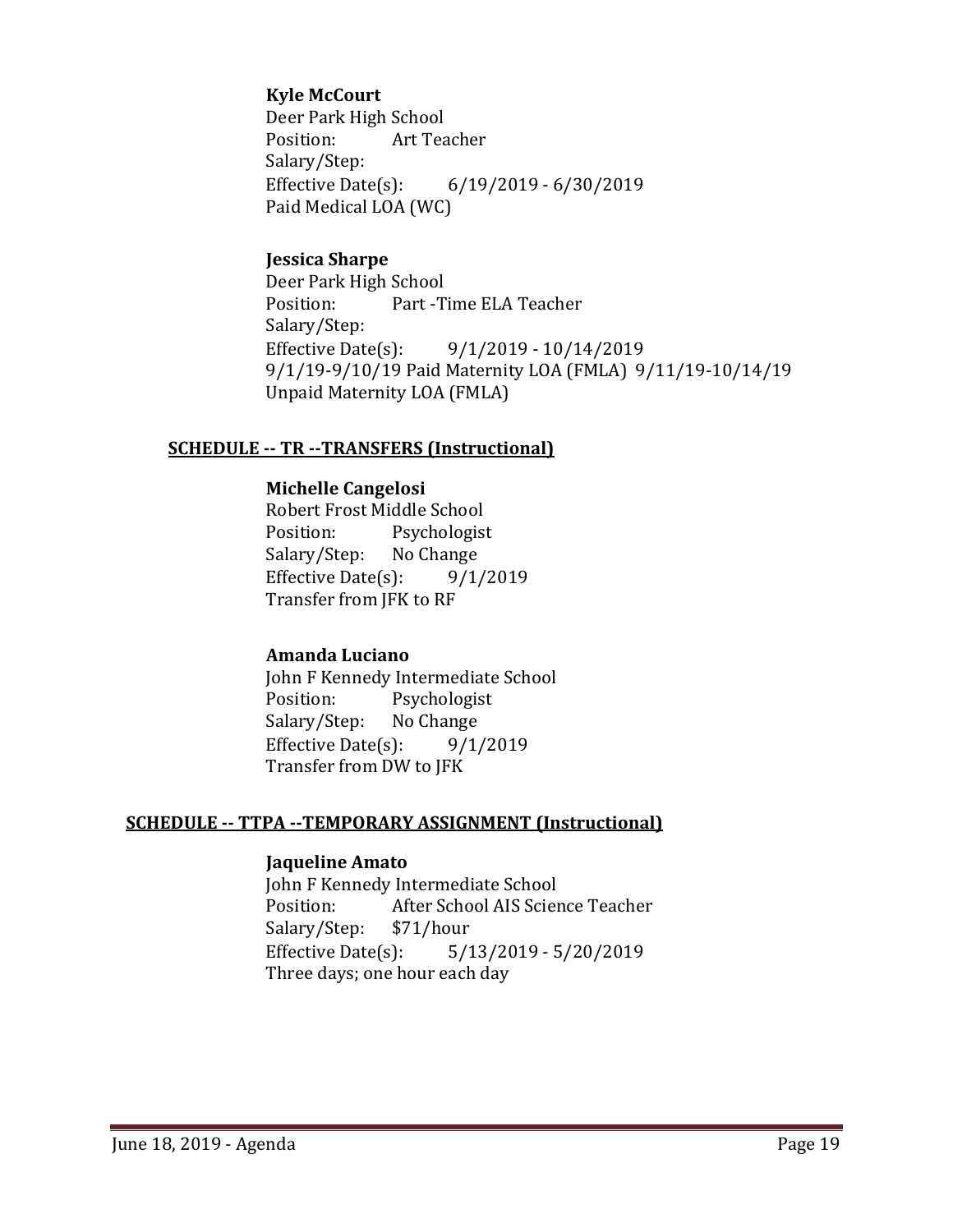#### **Marcella Biordi**

District Wide ENL Parent Academy Substitute<br>\$71/hour Salary/Step: Effective Date(s): 1/1/2019 - 6/13/2019

#### **Marissa Caruso**

Deer Park High School<br>Position: Global Global Regents Review Teacher<br>\$71/hr Salary/Step: \$7<br>Effective Date(s): Effective Date(s): 5/22/2019 - 5/23/2019 One hour each day

#### **Rebecca Corbin**

District Wide ENL Homework Helper Club<br>\$71/hour Salary/Step: Effective Date(s): 5/1/2019 - 6/14/2019

#### **Michelle D'Auria**

John F Kennedy Intermediate School After School AIS Science Teacher<br>\$71/hour Salary/Step: \$7<br>Effective Date(s):  $5/7/2019 - 5/20/2019$ Four days; one hour each day

#### **Sara DiCandia**

Deer Park High School Position: Mathematics National Honor Society<br>Salary/Step: \$771.43 1.5 Units \$771.43 1.5 Units Effective Date(s): Second half of 2018-2019 school year

#### **Dylan Duprez**

Deer Park High School Position: Science National Honor Society<br>Salary/Step: \$771.43 1.5 Units \$771.43 1.5 Units Effective Date(s): Second half of 2018-2019 school year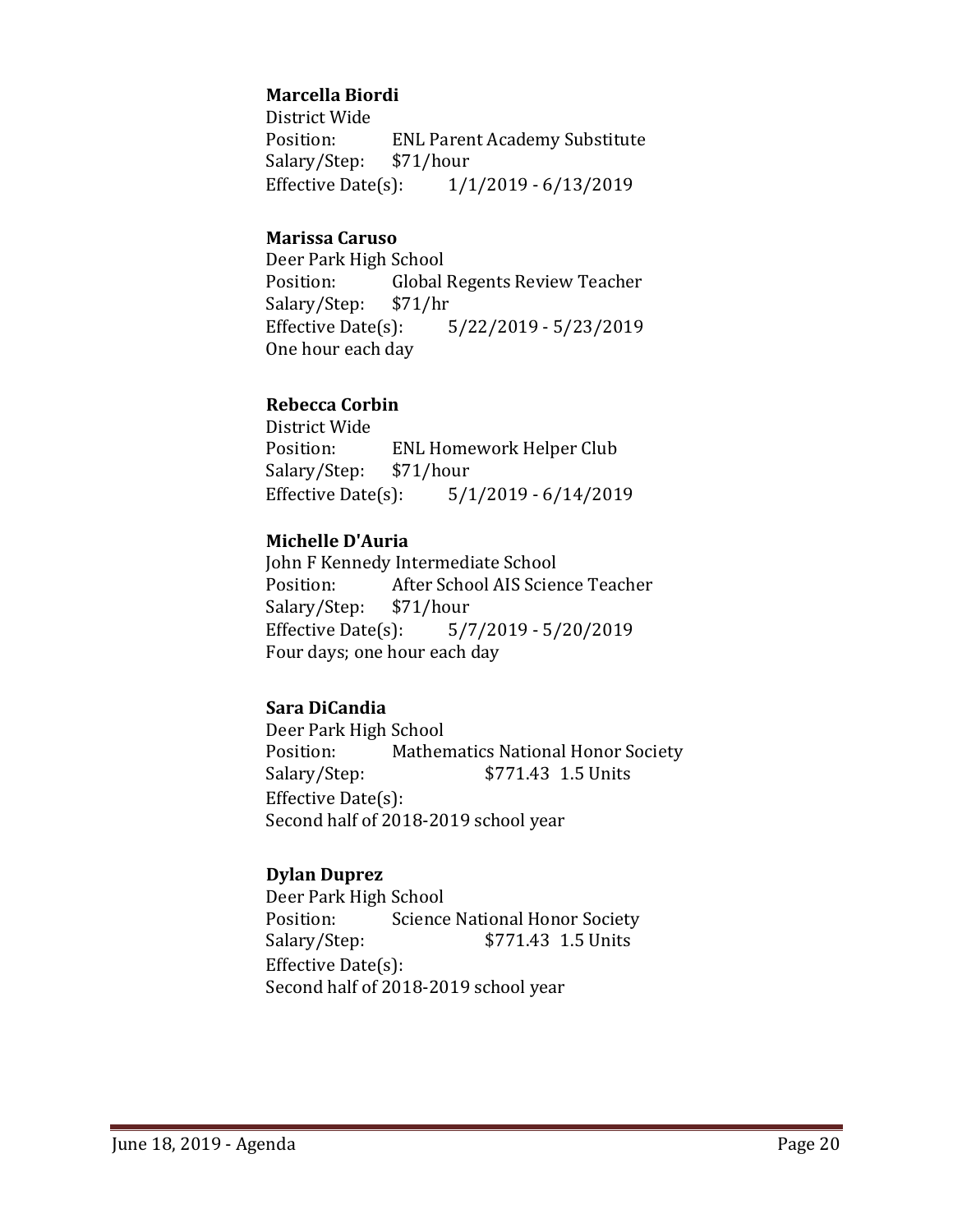#### **Kimberly Essig**

District Wide ENL Parent Academy<br>\$71/hour Salary/Step: \$7<br>Effective Date(s):  $6/1/2019 - 6/13/2019$ Title III Grant Funded

#### **Anna Freidank**

District Wide ENL Parent Academy<br>\$71/hour Salary/Step: \$7<br>Effective Date(s):  $6/1/2019 - 6/13/2019$ Title III Grant Funded

#### **Christy Freire**

District Wide ENL Homework Helper Club<br>\$71/hour Salary/Step: \$7<br>Effective Date(s):  $5/1/2019 - 6/14/2019$ 

#### **Elisabeth Gleason**

District Wide ENL Homework Helper Club<br>\$71/hour Salary/Step: \$7<br>Effective Date(s):  $5/1/2019 - 6/14/2019$ 

#### **Brittany Grosse**

John F Kennedy Intermediate School<br>Position: After School AIS Scier After School AIS Science Teacher<br>\$71/hour Salary/Step: Effective Date(s): 5/7/2019 One day; one hour

#### **Lauren King-Hempel**

John F Kennedy Intermediate School<br>Position: After School AIS Scier After School AIS Science Teacher<br>\$71/hour Salary/Step: Effective Date(s): 5/7/2019 - 5/20/2019 Four days; one hour each day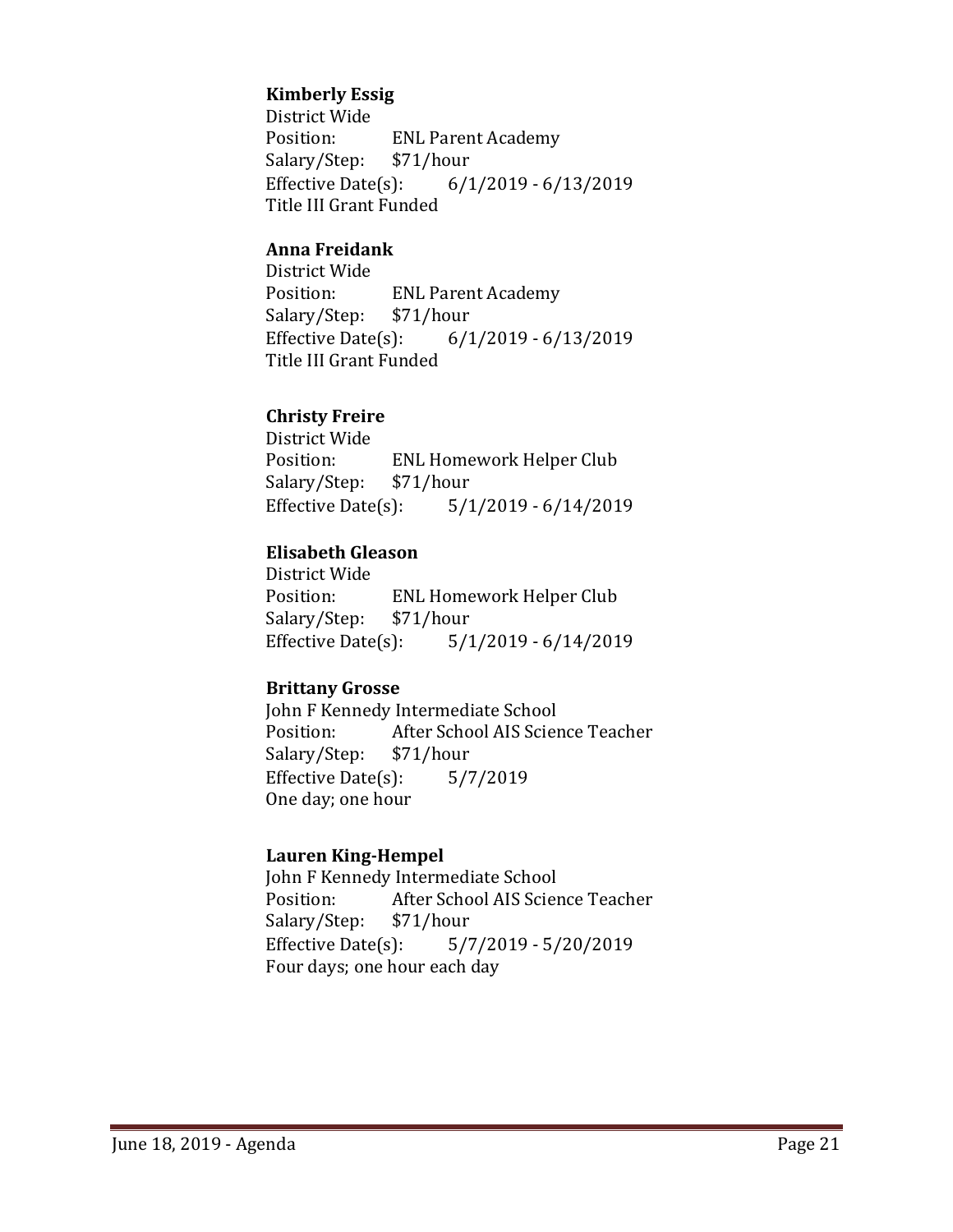#### **Lisa Leichert**

John F Kennedy Intermediate School<br>Position: After School AIS Scier After School AIS Science Teacher<br>\$71/hour Salary/Step: \$7<br>Effective Date(s): Effective Date(s): 5/14/2019 - 5/20/2019 Two days; one hour each day

#### **Kristen M Lombardo**

John F Kennedy Intermediate School<br>Position: After School AIS Scier After School AIS Science Teacher<br>\$71/hour Salary/Step: \$7<br>Effective Date(s):  $5/7/2019 - 5/20/2019$ Four days; one hour each day

#### **Annemarie Ponzio**

John F Kennedy Intermediate School<br>Position: After School AIS Scier After School AIS Science Teacher<br>\$71/hour Salary/Step: \$7<br>Effective Date(s):  $5/7/2019 - 5/13/2019$ Two days; one hour each day

#### **Audrey Schulter**

John F Kennedy Intermediate School<br>Position: After School AIS Scien After School AIS Science Teacher<br>\$71/hour Salary/Step: Effective Date(s): 5/7/2019 - 5/20/2019 Four days; one hour each day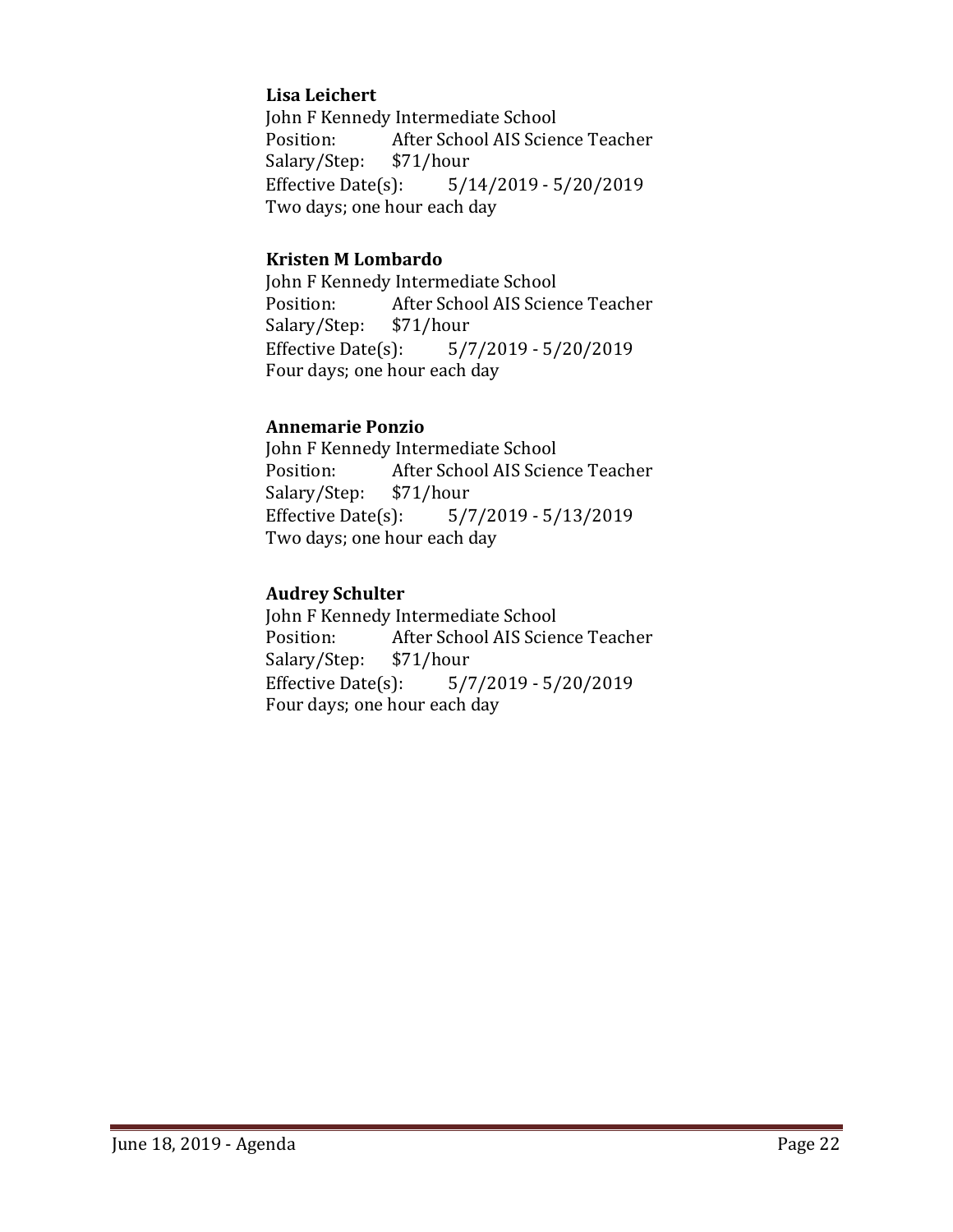## **SCHEDULE 19/BP-812 – SCHEDULE OF BILLS PAYABLE**

| General*               | #51         | 6/30/2019 |
|------------------------|-------------|-----------|
| General*               | #52         | 6/30/2019 |
| Federal*               | # 24        | 6/30/2019 |
| School Lunch*          | # 22        | 6/30/2019 |
|                        | Daily Check |           |
| <b>WORKERS' COMP.*</b> | Register    | 5/21/2019 |
|                        | Daily Check |           |
| <b>WORKERS' COMP.*</b> | Register    | 5/21/2019 |
|                        | Daily Check |           |
| <b>WORKERS' COMP.*</b> | Register    | 5/23/2019 |
|                        | Daily Check |           |
| <b>WORKERS' COMP.*</b> | Register    | 5/28/2019 |
| General                | #48         | 5/31/2019 |
| General                | #53         | 6/30/2019 |
| General                | # 55        | 6/30/2019 |
| Federal                | #25         | 6/30/2019 |
| Capital                | #36         | 6/30/2019 |
| <b>School Lunch</b>    | #23         | 6/30/2019 |
|                        | Daily Check |           |
| <b>WORKERS' COMP.</b>  | Register    | 6/5/2019  |
|                        | Daily Check |           |
| WORKERS' COMP.         | Register    | 6/5/2019  |
|                        | Daily Check |           |
| <b>WORKERS' COMP.</b>  | Register    | 6/5/2019  |
|                        | Daily Check |           |
| WORKERS' COMP.         | Register    | 6/12/2019 |
|                        |             |           |

## **SCHEDULE D – BID AWARDS**

#### *Bids for Bid # BDP19-009 Bus and Automotive Replacement Parts were received and opened at 11:00 AM on April 8, 2019.*

Bids were advertised in Newsday. Forms and specifications were processed in accordance with Section 103 of the General Municipal Law and bids were solicited on the Empire State Purchasing Group website at [www.EmpireStateBidSystem.com.](http://www.empirestatebidsystem.com/)

Bids were received from the following vendors:

Advance Auto Parts<br>
All Points Bus, Inc.<br>
All Points Bus, Inc. Atlantic Chevrolet Cadillac<br>Dartco Transmission Sales and Service. Inc. School Bus Parts Co. Dartco Transmission Sales and Service, Inc.

Nesco Bus Maintenance, Inc.<br>Parts Authority, LLC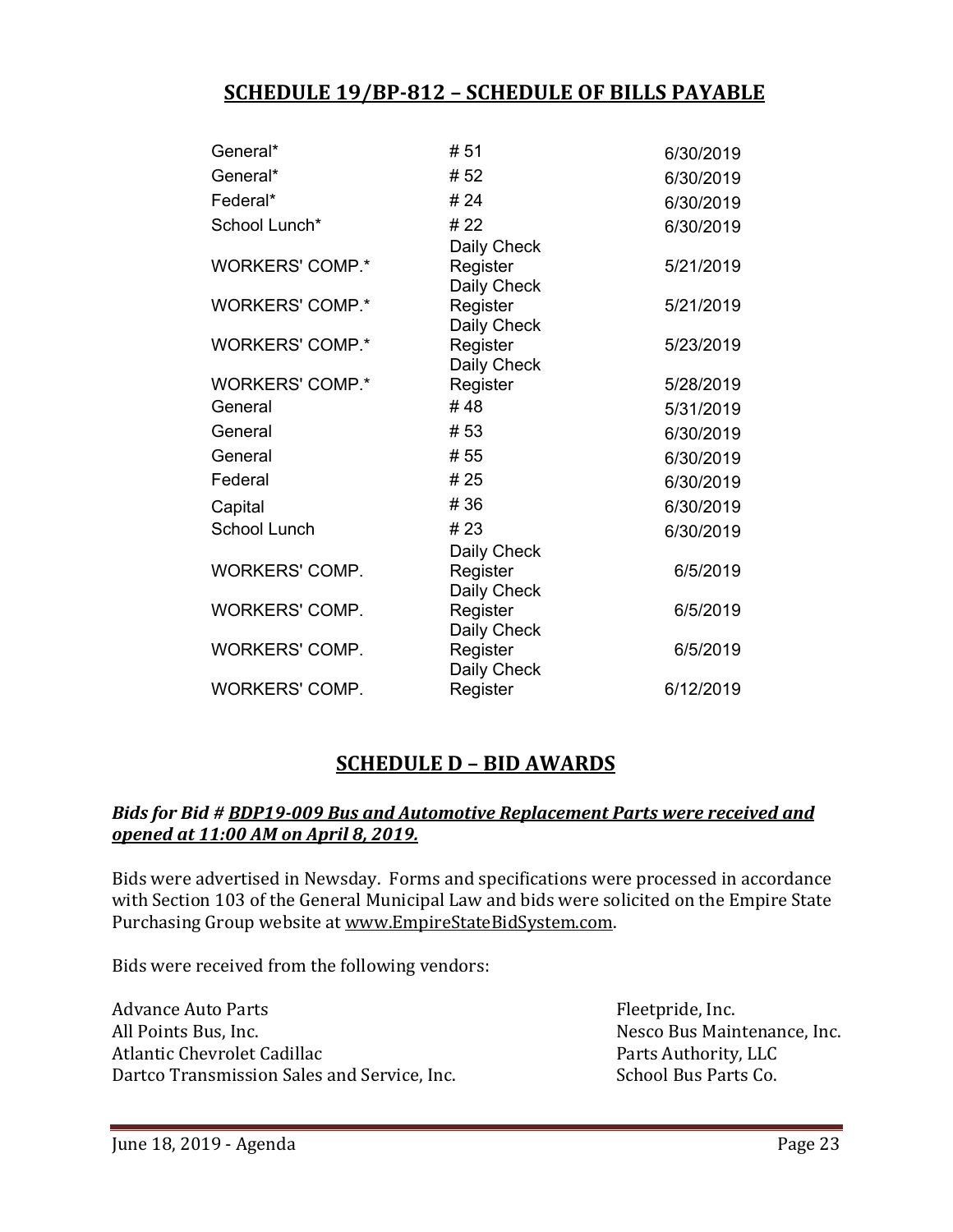Present at bid opening: Lauren von Ende, Purchasing Agent and Margaret Jacobs, Recorder. There were no vendors present.

It is recommended that the bid be awarded to the following vendors as the lowest responsible bidders meeting specifications (see attached pricing in file):

Advance Auto Parts Atlantic Chevrolet Cadillac Dartco Transmission Sales and Service, Inc. Fleetpride, Inc. Nesco Bus Maintenance, Inc. Parts Authority, LLC

#### *Bids for Bid # BDP19-010 Athletic Equipment and Supplies were received and opened at 11:00 AM on April 30, 2019.*

Bids were advertised in Newsday. Forms and specifications were processed in accordance with Section 103 of the General Municipal Law and bids were solicited on the Empire State Purchasing Group website at [www.EmpireStateBidSystem.com.](http://www.empirestatebidsystem.com/)

Bids were received from the following vendors:

Aluminum Athletic Equipment Co. Massapequa Soccer Shop BigSigns.com, Inc.<br>Bill Fritz Sports Corporation and the state of the MASCO Education, LLC. Bill Fritz Sports Corporation<br>BSN Sports, Passon's Sports and US Games<br>Plaques and Such, LLC BSN Sports, Passon's Sports and US Games<br>Champion Teamwear Champion Teamwear and School Sports Group<br>Gilman Gear and School School School School School School School School School School School School School School School School School School School School School School School Sch Gilman Gear Scholastic Sports Sales<br>Gopher Sport<br>Seating Solutions Kranos Corporation DBA Schutt Sports<br>Laux Sporting Goods

Seating Solutions<br>Triple Crown Sports, Inc. Varsity Spirit Fashion Zams, Inc.

Present at bid opening: Lauren von Ende, Purchasing Agent and Margaret Jacobs, Recorder. There were no vendors present.

It is recommended that the bid be awarded to the following vendors as the lowest responsible bidders meeting specifications (see attached pricing in file):

Aluminum Athletic Equipment Co.<br>BSN Sports, Passon's Sports and US Games MFAC, LLC MFAC, LLC BSN Sports, Passon's Sports and US Games<br>Bigsigns.com, Inc. Champion Teamwear<br>Gopher Sport Kranos Corporation DBA Schutt Sports<br>Laux Sporting Goods

NASCO Education, LLC.<br>Riddell Sports Group Scholastic Sports Sales<br>Seating Solutions Triple Crown Sports, Inc. Zams, Inc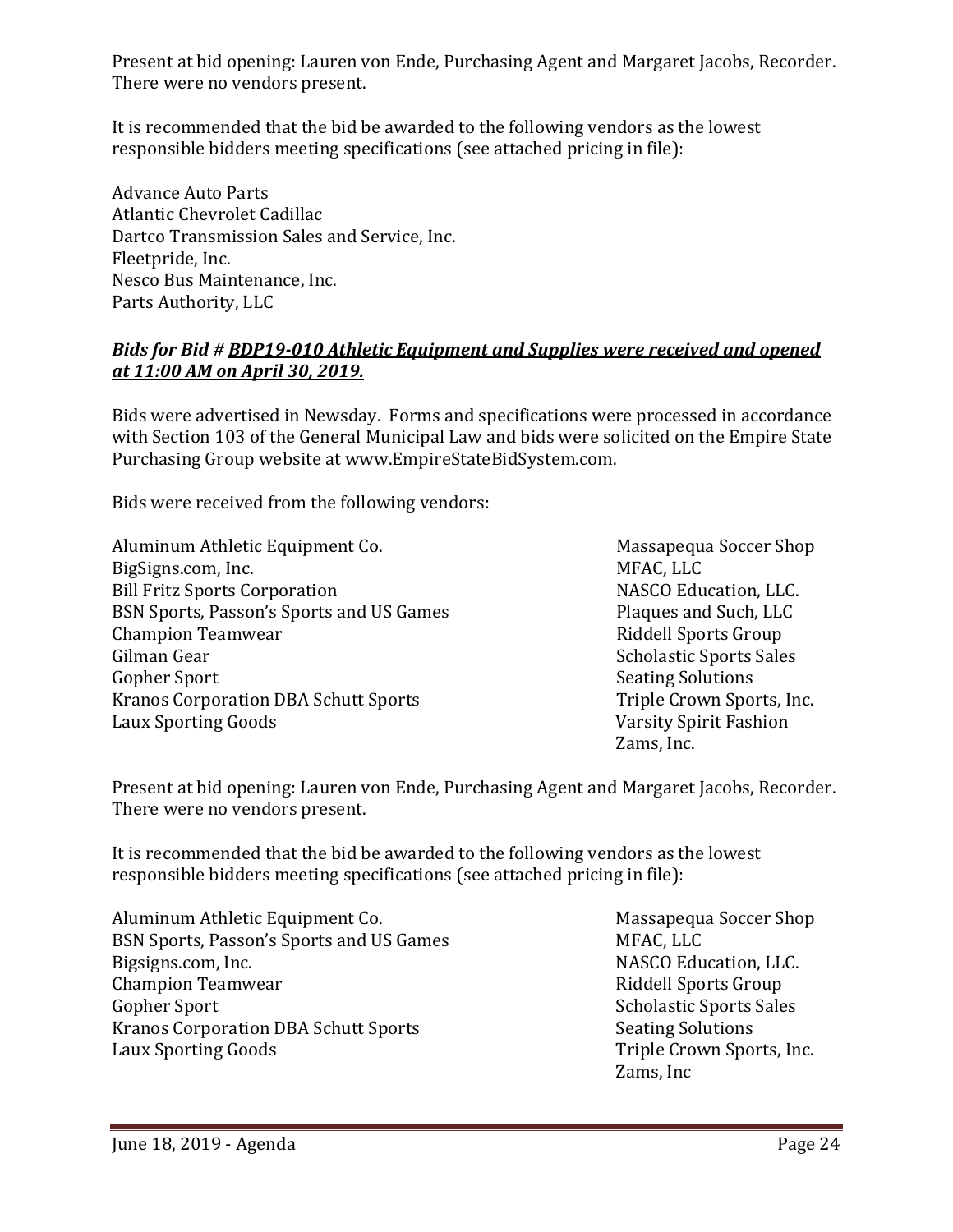#### *Bids for Bid # BDP19-011 Athletic Uniforms were received and opened at 11:00 AM on May 1, 2019.*

Bids were advertised in Newsday. Forms and specifications were processed in accordance with Section 103 of the General Municipal Law and bids were solicited on the Empire State Purchasing Group website at [www.EmpireStateBidSystem.com.](http://www.empirestatebidsystem.com/)

Bids were received from the following vendors:

| BSN Sports, Passon's Sports & US Games | Champion Teamwear                     |
|----------------------------------------|---------------------------------------|
| Laux Sporting Goods, Inc.              | Massapequa Soccer Shop                |
| Metro Team Outfitters                  | NYS Industries for the Disabled, Inc. |
| Scholastic Sports Sales, Ltd.          | Triple Crown Sports, Inc.             |

Present at bid opening: Lauren von Ende, Purchasing Agent and Linda Melendez, Recorder. There were no vendors present.

It is recommended that the bid be awarded to the following vendors as the lowest responsible bidders meeting specifications (see attached pricing in file):

BSN Sports, Passon's Sports & US Games Laux Sporting Goods, Inc. Metro Team Outfitters Scholastic Sports Sales, Ltd.

## **SCHEDULE 19-E-432 - EXPLANATION OF BUDGETARY TRANSFERS** #T24 & T25

## **SCHEDULES 19-F- 358 - CONTRACT REPORTS**

**SCHEDULE 6-H-19 – HOME TEACHING (regular & S/E)**  (confidential)

#### **SCHEDULE 6-S-19 – SPECIAL TRANSPORTATION**  (confidential)

## **SCHEDULE 6-SE-19 - COMMITTEE RECOMMENDATIONS** (confidential)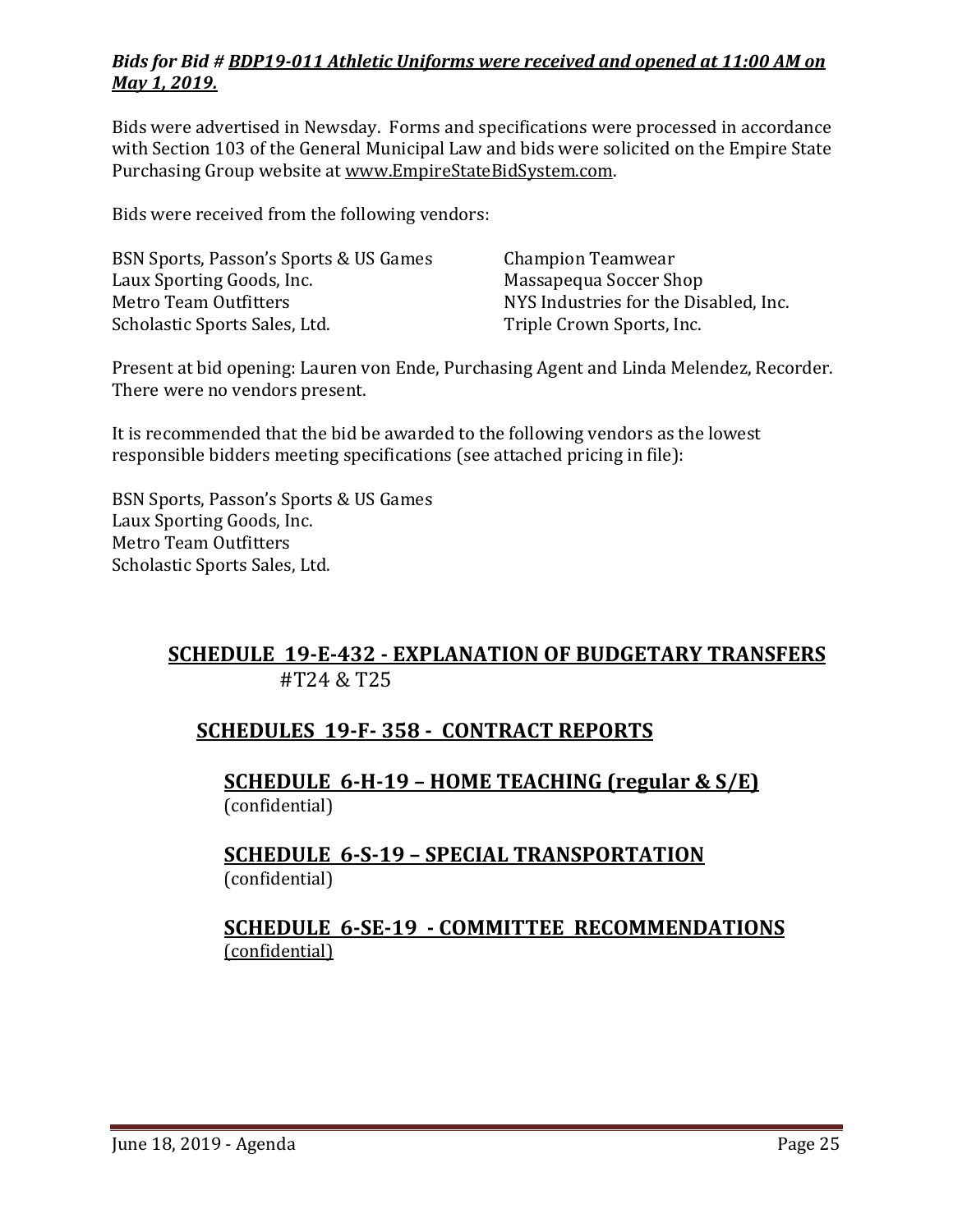## VII. **RECEIPT OF SCHEDULES**

*Recommend that the Board of Education approve the following receipt of schedules collectively:*

## **SCHEDULE 19-A-480 - TREASURERS REPORT**

| Statement of Revenues - | General Fund -<br>School Lunch Fund<br>Federal Fund - | May<br>May<br>May |
|-------------------------|-------------------------------------------------------|-------------------|
| Treasurer's<br>Report   | July/May                                              |                   |
| Cash Flow               | July/May                                              |                   |

## **SCHEDULE 19-B-810 - APPROPRIATION BUDGET STATUS REPORT**

| <b>Appropriation Budget Status Report</b> | General Fund -               | May |  |
|-------------------------------------------|------------------------------|-----|--|
|                                           | Capital Fund -               | May |  |
|                                           | School Lunch Fund -          | May |  |
|                                           | Federal Fund -               | May |  |
| Extra Classroom Activities                |                              |     |  |
| Fund                                      | Robert Frost -               | May |  |
|                                           | Deer Park High School -      | May |  |
| <b>Trial Balance</b>                      | General                      |     |  |
| July - May                                | Workers Comp. & Unemployment |     |  |
|                                           | Federal                      |     |  |
|                                           | Capital                      |     |  |
|                                           | Capital Energy Cons. Project |     |  |
|                                           | Trust & Agency               |     |  |
|                                           | Private Purpose Trust        |     |  |
|                                           | Flexible Benefits            |     |  |
|                                           | School Lunch                 |     |  |